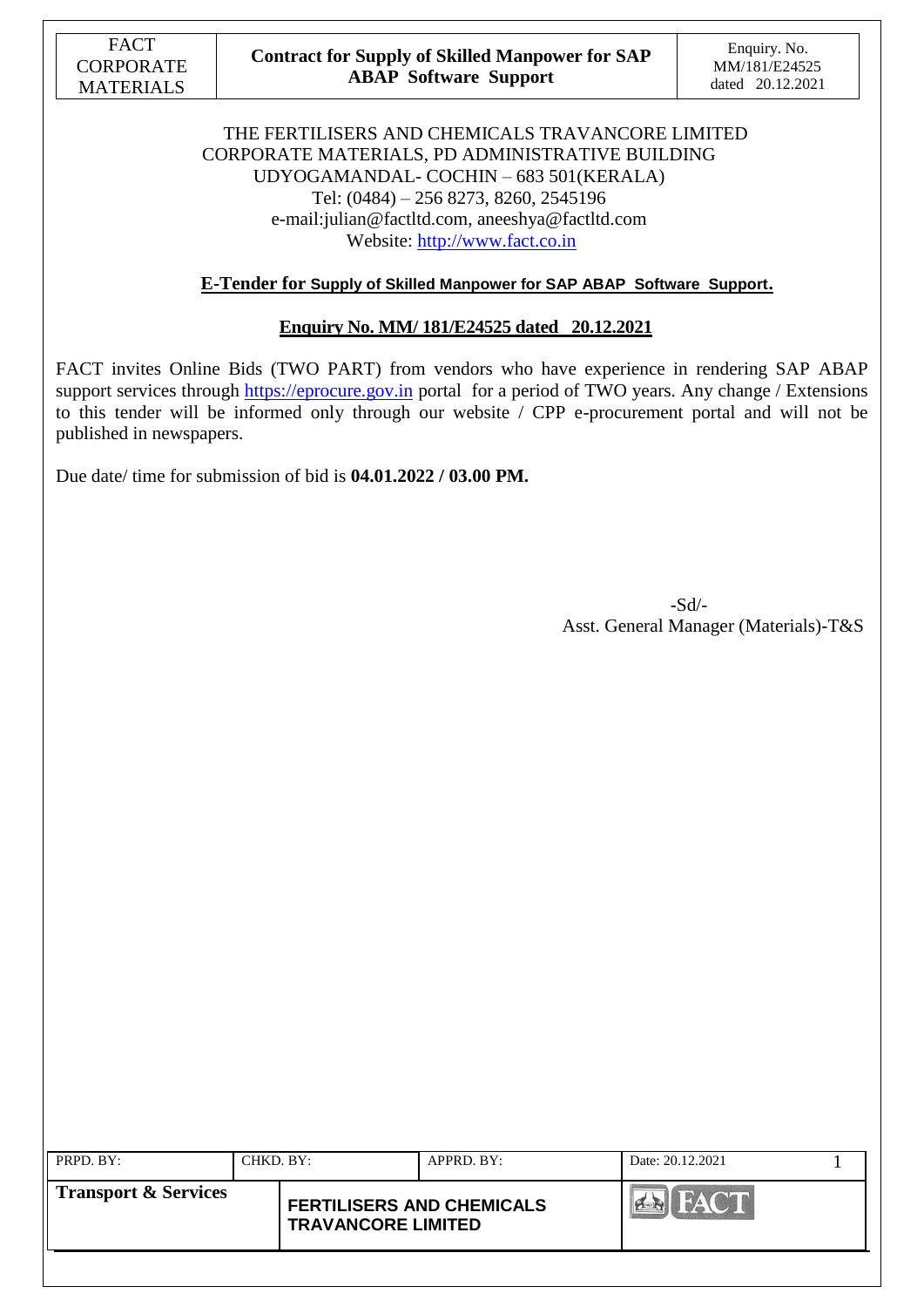# **NOTICE INVITING e-TENDER**

**1.0** FACT invites online bids (two part) through https://e-procure.gov.in portal, from vendors who have experience in rendering SAP ABAP support services.

# **PLEASE NOTE THAT ONLY ONLINE BIDS WILL BE CONSIDERED AGAINST THIS TENDER**

## **Visit [https://eprocure.gov.in](https://eprocure.gov.in/) for online bid submission**

## **2.0 General Information**

| Enquiry No.                                         | MM/ 181/E24525 20.12.2021                                                                                                                                                                                                                                                 |
|-----------------------------------------------------|---------------------------------------------------------------------------------------------------------------------------------------------------------------------------------------------------------------------------------------------------------------------------|
| Mode of Tendering                                   | <b>TWO PART</b><br>Part A: Pre-Qualification cum Techno-Commercial Bid<br>Part B: Price Bid                                                                                                                                                                               |
| Due date & time for<br>Submission of bids           | 04.01.2022 / 03.00 PM.                                                                                                                                                                                                                                                    |
| Date & Time for<br>opening of Part A of<br>the Bid. | 05.01.2022 / 03.30 PM.                                                                                                                                                                                                                                                    |
| <b>Contract Period</b>                              | TWO years from the date of commencement of work as per<br>Work order/ Letter of Intent.                                                                                                                                                                                   |
| Name of Work/<br>Description.                       | Contract for Supply of Skilled Manpower for SAP ABAP<br>Software Support as per the terms and conditions and<br>scope of work attached.                                                                                                                                   |
| <b>EMD</b>                                          | As per clause 7.0 of Instructions to Bidders                                                                                                                                                                                                                              |
| Contacts                                            | 1) e-Tender Helpline: Mr. Ajino Anandh, Tel: +91 0484 256<br>8374, 9497334230, email:ajinoanandh@gmail.com<br>2) Mrs. Aneeshya Venugopal, Tel: +91 484 256 8273,<br>e-mail: aneeshya@factltd.com<br>3) Mr. Julian R, Tel: +91 484 256 8260,<br>e-mail: julian@factltd.com |

# 3.0 **TENDER DOCUMENTS (e-TENDER)**

Visit our website www.fact.co.in or Central Public Procurement Portal https://eprocure.gov.in for tender documents. Bid submission shall be in electronic form through https://eprocure.gov.in only. See Annexure I,' Instructions to Bidders (open eprocurement)'.

| PRPD. BY:                       | CHKD. BY: |                                                               | APPRD. BY: | Date: 20.12.2021 |  |
|---------------------------------|-----------|---------------------------------------------------------------|------------|------------------|--|
| <b>Transport &amp; Services</b> |           | <b>FERTILISERS AND CHEMICALS</b><br><b>TRAVANCORE LIMITED</b> |            | <b>FACT</b>      |  |
|                                 |           |                                                               |            |                  |  |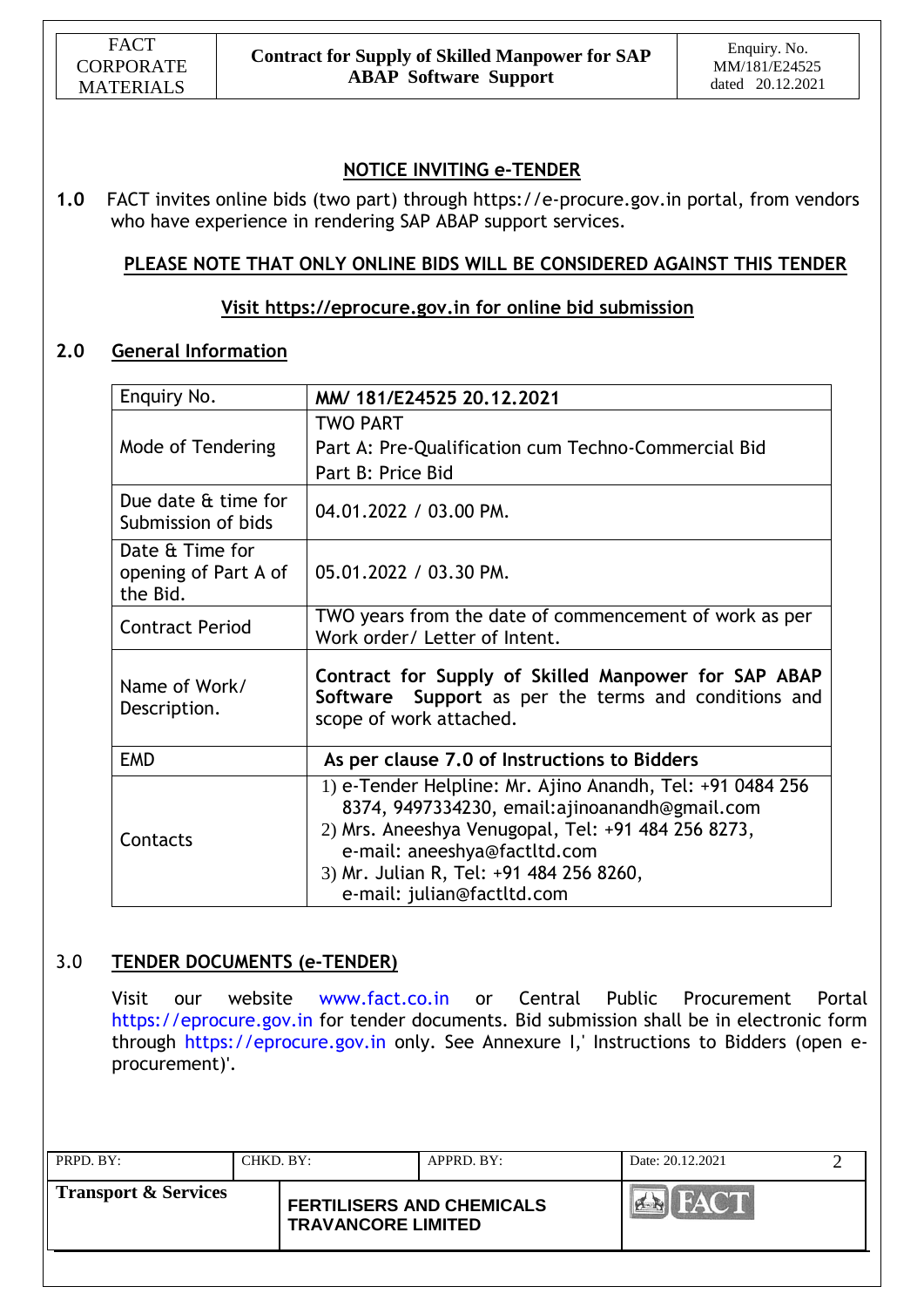## 4.0 **PRE QUALIFICATION CRITERIA**: **Pre-qualification criteria to be met by bidders**-

Bidders are required to qualify each of the following Pre-Qualification Criteria to become eligible for the evaluation of Techno-Commercial bid.

### **Criteria : 1**

Bidder should be a registered company in India for providing IT Services under the Companies Act 1956. Bidders should also have at least 5 years of presence in IT Service in India as of 31st March, 2021. Bidder should have a registered office in India with a valid GST registration.

Documents Required from the Bidder

a. Certificate of Incorporation and Memorandum & Articles of Association

b. GST Registration Certificate

## **Criteria : 2**

The bidder should have at least 10 numbers of Technical resources on their payroll as on Tender date having minimum 3 years' experience in software development in SAP ABAP domain.

Documents Required from the Bidder

The bidder should submit undertaking from the authorized signatory/company secretary giving details of Technical resources.

### **Criteria : 3**

Bidder should have executed at least one similar contract for supply of SAP ABAP Technical resources for a minimum duration of 1 year in an organisation having SAP ECC 6.0 implementation (EHP4 or higher version) during any of the preceding FIVE years as on Tender date.

Documents Required from the Bidder

The bidder should submit copy of Work Order and certificate from Client.

## **Criteria : 4**

a. The bidder should have average annual financial turnover of a minimum of ₹ 55 lakhs from SAP ABAP support services activities during the last three consecutive financial years as per their audited accounts, as on bid submission date.

| <b>Transport &amp; Services</b><br><b>FERTILISERS AND CHEMICALS</b> | Date: 20.12.2021 | $APPRD$ . BY: | CHKD. BY: | PRPD. BY: |
|---------------------------------------------------------------------|------------------|---------------|-----------|-----------|
| <b>TRAVANCORE LIMITED</b>                                           |                  |               |           |           |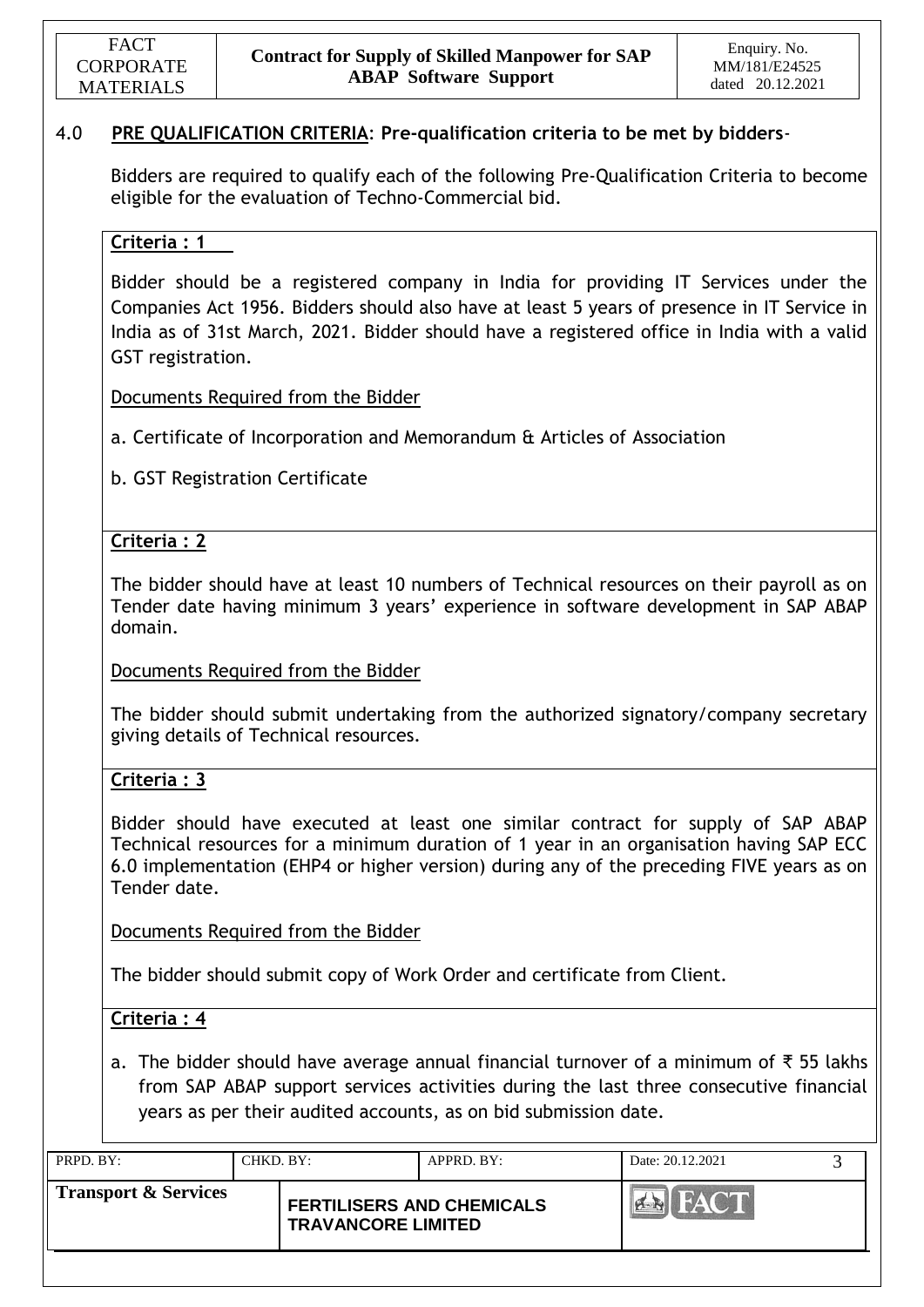- b. The bidder should have positive Net worth as per latest audited balance sheet in Financial Year 2018-19 or Financial Year 2019-20.
- c. Bidder shall not be under liquidation, court receivership or similar proceeding.

Documents Required from the Bidder

- a. Certificate from Chartered Accountant that the bidder has average annual financial turnover of minimum ₹ 55 lakhs for SAP ABAP support services for the last three consecutive financial years as per their audited accounts, as on bid submission date.
- b. Copy of Audited P & L accounts and Balance sheets of immediate last three consecutive financial years as on bid submission date.
- c. Undertaking from the authorized signatory/company secretary of the bidder that the Bidder is not under liquidation, court receivership or similar proceeding.

# **Criteria : 5**

Bidder should not be currently blacklisted or should not be put into a Holiday List by any State/Central Government/Public Sector Undertakings (PSU) as on the bid submission date.

Documents Required from the Bidder

A certificate from the authorized signatory/company secretary of the bidder that the bidder has not been blacklisted nor put on Holiday List by any Central/State Government/ PSUs.

**Note for Micro & Small Enterprises and Startups : Prequalification criteria specified above shall also be applicable for Micro & Small Enterprises and Startups without any relaxation.**

## 5.0 **SCOPE OF WORK:**

Please refer Special Terms and Conditions (Annexure III).

## 6.0 **EVALUATION OF BIDS:**

- 6.1 Evaluation of bids: Evaluation of bids and determination of the L1 bidder shall be based on the lowest total value as given in the price bid format.
- 6.2 In case more than one bidder becomes L1, based on the evaluation method as per above, contract will be finalized based on revised lower rates which will be obtained from the L1 bidders in sealed covers. However, bidders will not be allowed to increase any of the earlier rates quoted by them in the revised bid submitted by them as above.

| PRPD. BY:                       | CHKD. BY: |                                                               | APPRD. BY: | Date: 20.12.2021 |  |
|---------------------------------|-----------|---------------------------------------------------------------|------------|------------------|--|
| <b>Transport &amp; Services</b> |           | <b>FERTILISERS AND CHEMICALS</b><br><b>TRAVANCORE LIMITED</b> |            |                  |  |
|                                 |           |                                                               |            |                  |  |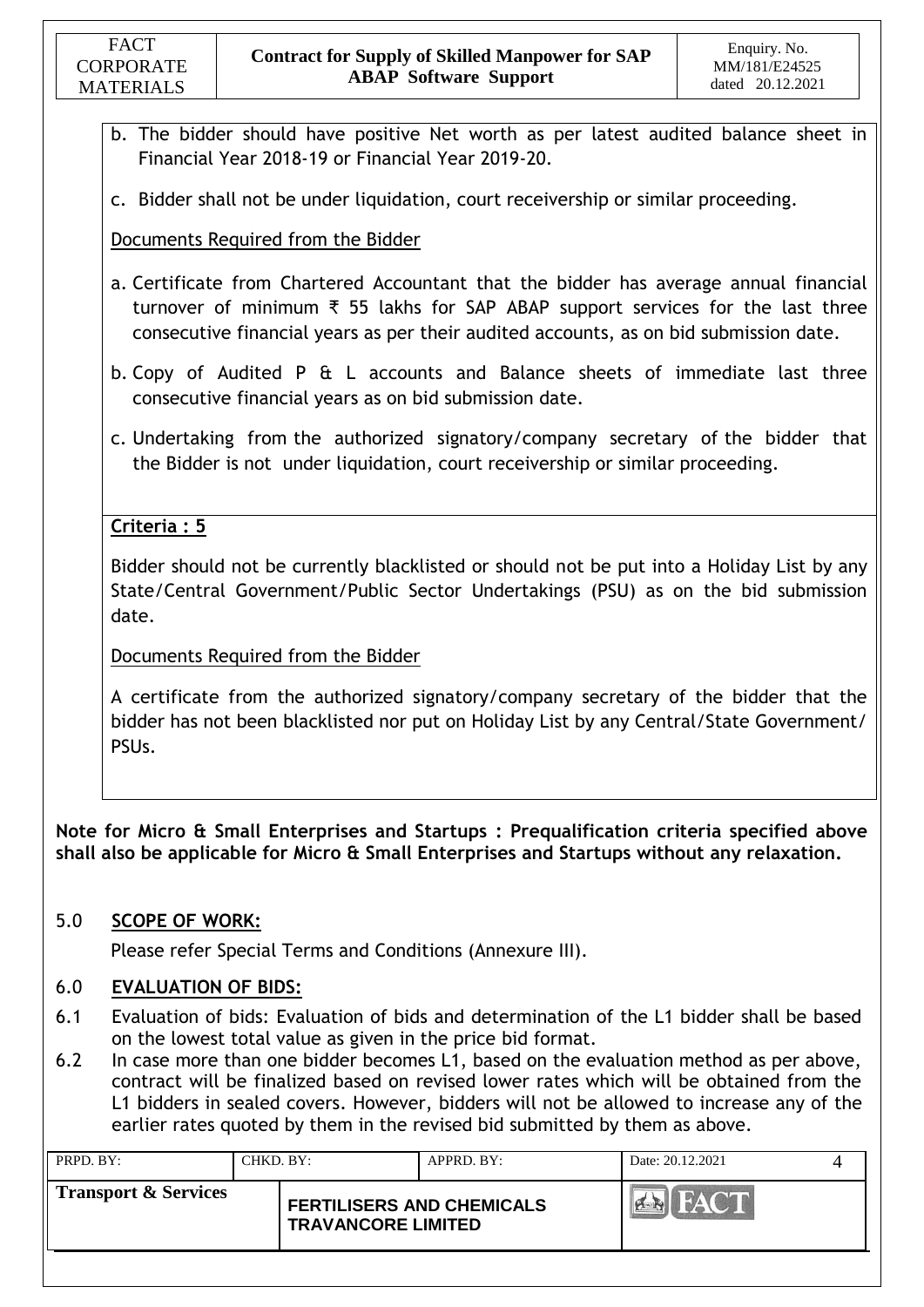- 6.3 The lumpsum rate quoted per month for the work shall be inclusive of all the costs towards payments, all establishment costs, salaries paid to the consultants, PF,ESI or other remittances on behalf of the consultants etc., but excluding GST. GST if applicable, will be payable extra by FACT as per statutory notification. Bids not complying with the above will not be considered.
- 7.0 **Security Deposit-** Please refer clause 8 of Special Terms and Conditions (Annexure III).
- **8.0 GENERAL**
- 8.1 When bids are received from any proprietorship / firm / company having the same proprietor or one or more partners/Directors in the business organisation of any other party quoting against this tender (hereinafter called Common Firms), such bids shall be considered having been received from only one applicant in different names and the lowest acceptable quotation of such Common Firm shall only be considered for evaluation.
- 8.2 Bids from bidders against whom any criminal case, enquiry or investigation/report by authorities like Vigilance, CBI etc., are pending in relation with FACT or bidders who are defaulting contractors of FACT shall be disqualified and rejected.
- 8.3 FACT reserves the right to reject any or all bids without assigning any reasons whatsoever, and / or based on the past unsatisfactory performance by bidders at FACT / other PSEs / Govt. Departments. The opinion of FACT regarding the same shall be final and conclusive.
- 8.4 Any information on site familiarization/nature of work, if required by the bidders, can be had from the Asst.General. Manager (CS), FACT CS HO [\(Tel:0484-2567310\)](Tel:0484-2567310)
- 8.5 The vendor shall offer the rate per man month for a period of 24 months with 2 persons per month and a total of 48 man months during the said period as per Price bid format.

Yours faithfully,

For THE FERTILISERS AND CHEMICALS TRAVANCORE LTD

Asst. Gen. Manager (Materials)-T&S

|                                                                                                  | $APPRD$ . $BY$ : | Date: 20.12.2021 |  |
|--------------------------------------------------------------------------------------------------|------------------|------------------|--|
| <b>Transport &amp; Services</b><br><b>FERTILISERS AND CHEMICALS</b><br><b>TRAVANCORE LIMITED</b> |                  |                  |  |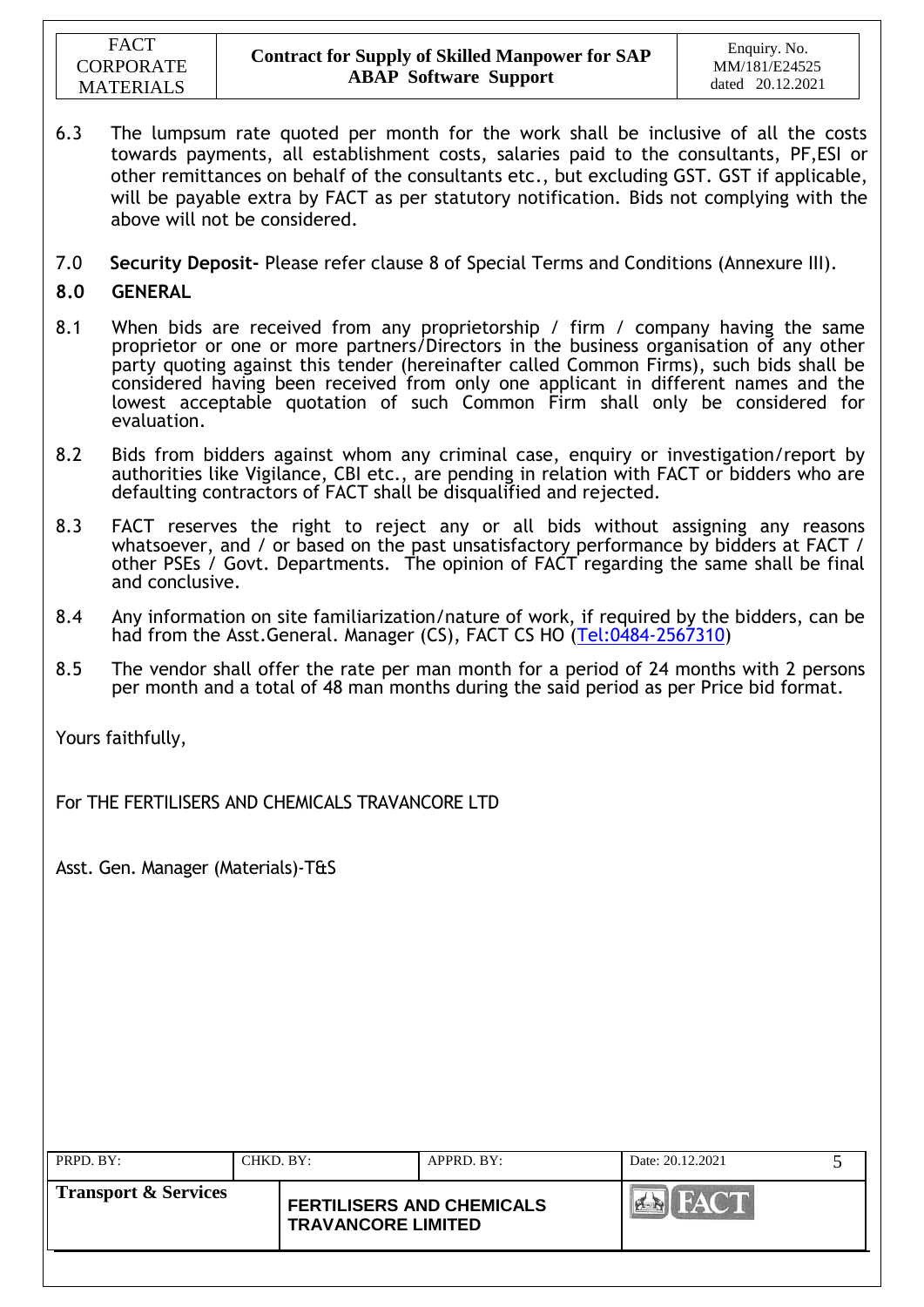# **List of Enclosures of this NIT is as follows:**

| Sl.            |               |                                                 |                                         |
|----------------|---------------|-------------------------------------------------|-----------------------------------------|
| No.            | Document      | TITLE                                           | No. of Pages                            |
| $\prime$       | Annexure I    | <i>Instructions to Bidders (e-Tender)</i>       | 6                                       |
| 2              | Annexure II   | Vendor data updation (Declaration) Form         | $\mathfrak{Z}$                          |
| $\mathfrak{Z}$ | Annexure III  | <b>Special Terms and Conditions</b>             | 6                                       |
| $\overline{4}$ | Annexure IV   | Standard Terms and Conditions of Contract       | 4                                       |
| 5              | Annexure V    | Compliance Statement                            | 1                                       |
| 6              | Annexure VI   | Unpriced copy of Price bid format               | 1                                       |
| $\overline{7}$ | Annexure VII  | Price bid format (BoQ)                          | Separate Excel<br><b>Sheet Attached</b> |
| 8              | Annexure VIII | <b>Bid-Security Declaration</b>                 | 1                                       |
| 9              | Annexure IX   | Proforma of Bank Guarantee for Security Deposit | 2                                       |
| 10             | Annexure X    | Proforma of Agreement                           |                                         |

| <b>Transport &amp; Services</b><br><b>FERTILISERS AND CHEMICALS</b><br><b>TRAVANCORE LIMITED</b> | FACT <sup></sup> |
|--------------------------------------------------------------------------------------------------|------------------|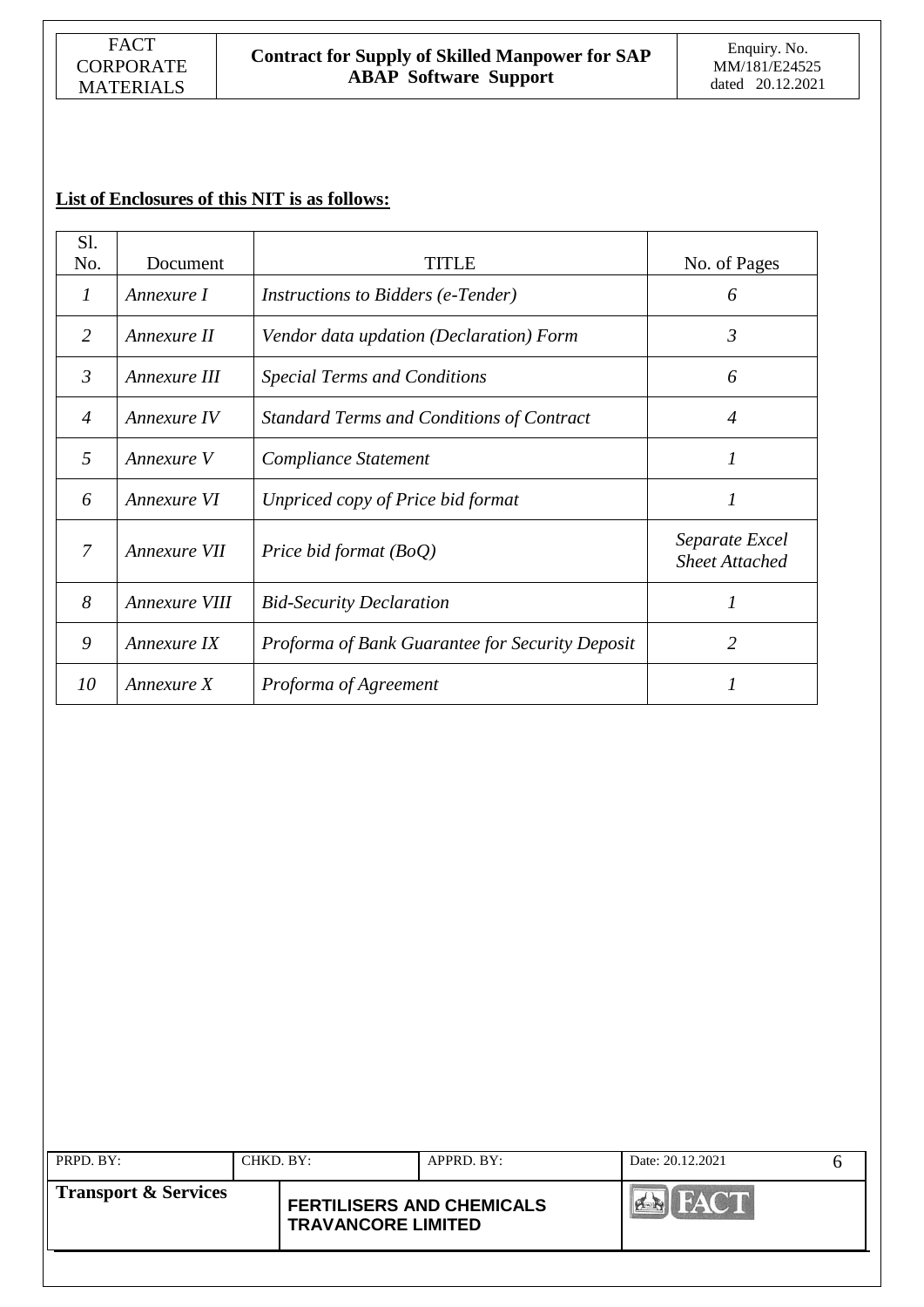## **ANNEXURE – I**

## **INSTRUCTIONS TO BIDDERS (OPEN E-PROCUREMENT)**

- 1.0 Bidders shall study carefully the complete tender documents viz. NIT with Prequalification criteria, Instructions to Bidders (ANNEXURE-I), Technical Procurement Specifications if any, Terms & Conditions and any other documents forming part of this tender attached herewith. All conditions set out there in shall be binding on the bidders unless conflicting with any conditions expressly stated by FACT while accepting any bid in the event of such acceptance. One signed and scanned copy of the above documents shall accompany their online bids signifying their acceptance of the same. Bidder shall also submit along with his bid Vendor data updation (Declaration) Form, Check list (If applicable) and Compliance Statement duly filled with all details required therein and also attach supporting documents as required.
- 2.0 Before submitting the bid, the bidder shall familiarise himself about the details of the work, operating conditions during different seasons of year, etc., collect all necessary data regarding the facilities available at various points indicated in Special Terms and Conditions, applicable timings, routes etc., and satisfy himself on all aspects relating to this work which he has to handle and execute for the full contract period and shall make due provisions in his rates for any contingency or difficulty involved in the work covered by this enquiry. Claiming lack of knowledge shall not be a reason for exoneration of the bidder of his contractual obligations, if the contract is awarded to him or for demand for increase in rate.
- 3.0 Offers against this NIT shall be submitted online on e-Tendering portal [https://eprocure.gov.in,](https://eprocure.gov.in/) with valid digital signature certificate. Offers submitted on any other platform or in any other mode or including e-mails, physical submission of offers etc. SHALL NOT be accepted.
- 3.1 The bidders are requested to register themselves on the above website with their valid digital signature certificate, if not done already. It is mandatory for bidder to have valid digital signature certificate (Class II or Class III) issued by any of the Certifying Authority approved by Govt. of India for participating in the tender. The digital signature certificate shall be arranged by the bidder at his cost. Bidders may refer **Bidders Manual Kit** available on the above website for detailed information and instructions for registration, bid submission etc.
- 3.2 The documents, if any, which necessarily have to be submitted in originals if specified specifically in the enquiry documents, shall be submitted offline. However scanned copies of such documents shall be uploaded along with the offer submitted online.
- 3.3 The cover (s) containing the documents in original etc. to be submitted offline as required in the enquiry documents shall be duly superscribed with enquiry No., due date of enquiry, bidder"s name & address and contact details. The documents shall be submitted to the following on or before the due date : The Asst.General Manager (T&S), Centralized Materials,

PD Administrative Building, FACT Ltd., Udyogamandal PO, Kochi – 683 501, Kerala

- **4.0 SUBMISSION OF BIDS: The bid shall be uploaded with all relevant documents before due date and time in the above portal as given above.**
- 5.0 Bid documents shall consist of Part-A and Part B as detailed below:

| PRPD. BY:                       | CHKD. BY: |                                                               | $APPRD$ . BY: | Date: 20.12.2021    |  |
|---------------------------------|-----------|---------------------------------------------------------------|---------------|---------------------|--|
| <b>Transport &amp; Services</b> |           | <b>FERTILISERS AND CHEMICALS</b><br><b>TRAVANCORE LIMITED</b> |               | <b>FACT</b><br>PLAN |  |
|                                 |           |                                                               |               |                     |  |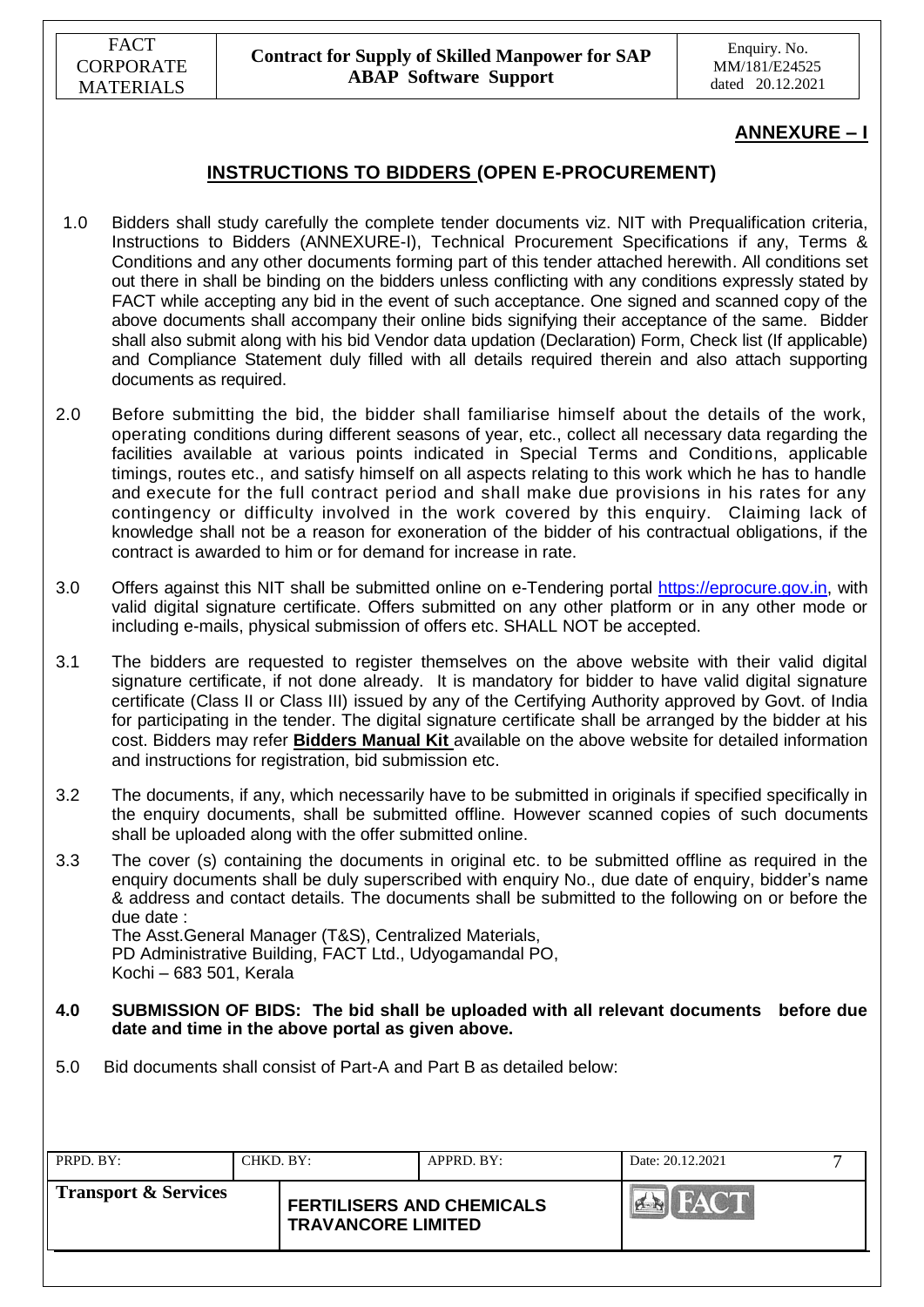### 5.1 **Part A (Pre-qualification-cum-Techno Commercial Bid) shall contain:**

- 1. Bid Security Declaration as per our Format or Claim for EMD exemption with documentary proof.
- 2. Scanned copies of supporting documents for satisfying Pre-Qualification criteria.
- 3. Digitally Signed copies of NIT, Instructions to Bidders (Annexure I) and terms conditions.
- 4. Scanned copy of Signed & duly filled Vendor Data Updation Declaration Form"
- 5. Signed and duly filled up Check List for Commercial Terms" (if applicable) and scanned copies of attached documents as detailed in Check list.
- 6. Scanned copy of Signed & duly filled "Compliance Statement"
- 7. Scanned copy of Signed "Un-priced bid indicating "QUOTED" in the applicable columns. Rates shall not be indicated in Un-priced Bid.

#### 5.2 **Part-B: shall comprise of the filled Price bid. The filled price bid ie. BoQ attached to the tender shall be uploaded after filling all relevant details such as name and address of the bidder, rates etc. as applicable.**

- 5.3 The priced BOQ shall be uploaded strictly in the format attached, failing which the offer is liable to be rejected. Renaming or changing the format of the BoQ is not permitted and the System will not accept any such changed document.
- 5.4 Fill-in all the relevant fields of the BoQ either in value or as a percentage as specified in the BoQ. Blank field, if any, in the uploaded BoQ shall be considered as Nil (not Quoted). No claim or revisions shall be entertained in this regard.
- 5.5 Bidders shall quote prices in the BOQ only and nowhere else. No other documents shall be enclosed with Price Bid (BOQ).
- 5.6 Rates shall be quoted in the same unit of measure given in the BOQ and shall be considered accordingly.
- 5.7 Bidders shall ensure that all the required documents as per enquiry are uploaded in the System before due date and time. The System does not allow submission of bids or any other document forming part of the bid after due date & time of bid submission. Non-submission of documents or incomplete documents may result in rejection of offers and no communication in this regard will be entertained. FACT reserves the right to reject any bid not submitted as per instructions at their discretion.
- 5.8 Timely submission of offers along with all the relevant documents online is the responsibility of the bidder concerned. The bids may be submitted well in advance to avoid last minute issues like non availability of internet, server not available, power failure etc. FACT shall not be held responsible for bidder"s inability to submit documents in time, incomplete submission of offers or non submission of any documents forming part of the offers etc.
- 5.9 Bidders shall meet all expenses in connection with submission of his bid, attending the bid opening, meetings etc.

#### **6.0 BID OPENING:**

- 6.1 *Part-A* of the bids of all bidders who submit their Bids as per the instructions on or before the due date and time shall be opened online, on the specified bid opening date and time. Bids submitted not in conformity with the Enquiry instructions are liable to be rejected without further processing.
- 6.2 *Part-B* Price bids of those bidders whose Part-A bid is acceptable, based on pre-qualification and techno-commercial evaluation, only shall be opened online on a subsequent date, on completion of evaluation.

| PRPD. BY:                       | CHKD. BY: |                                                               | APPRD. BY: | Date: 20.12.2021 |  |
|---------------------------------|-----------|---------------------------------------------------------------|------------|------------------|--|
| <b>Transport &amp; Services</b> |           | <b>FERTILISERS AND CHEMICALS</b><br><b>TRAVANCORE LIMITED</b> |            | <b>FACT</b>      |  |
|                                 |           |                                                               |            |                  |  |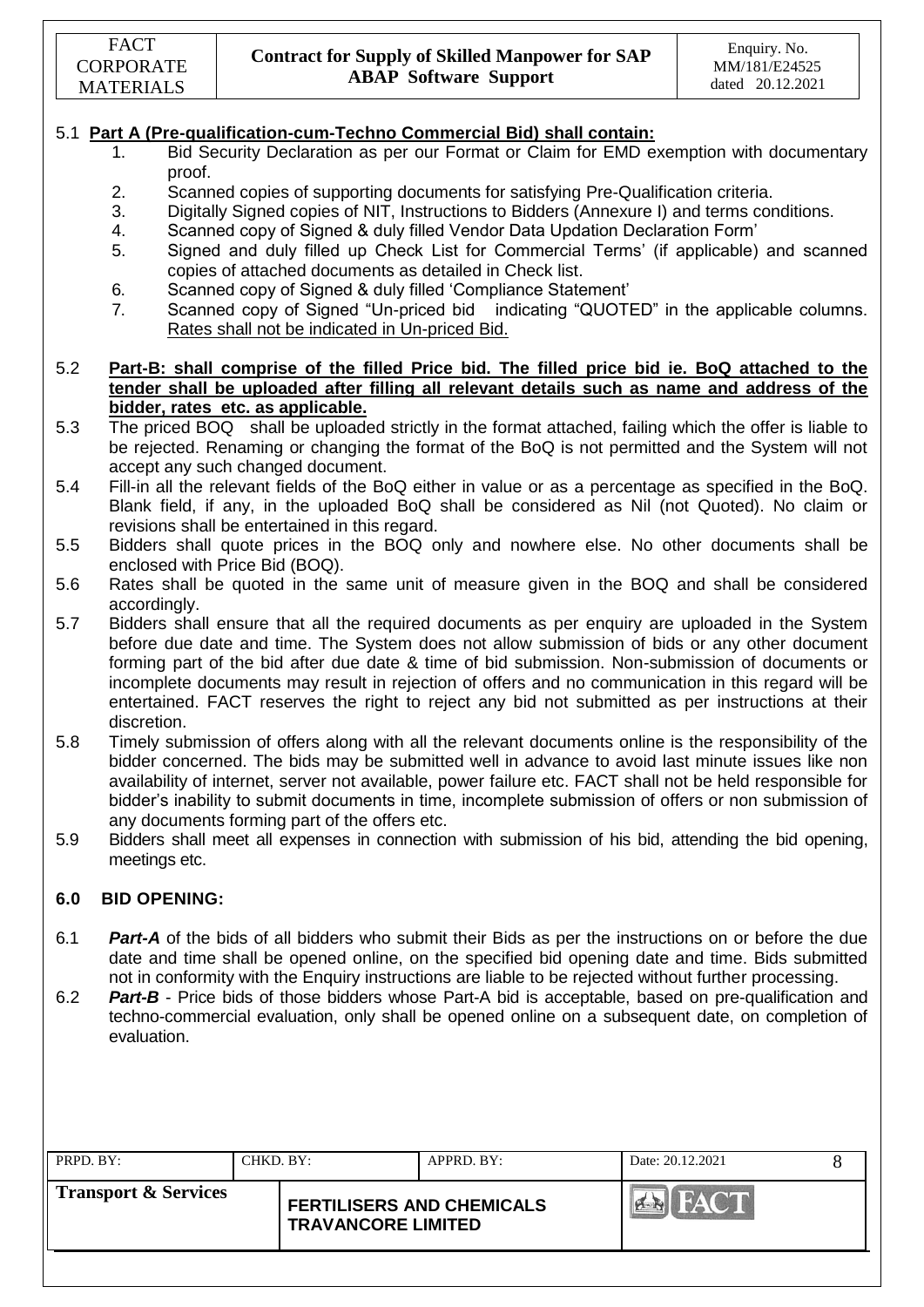### **7.0 BID SECURITY DECLARATION IN LIEU OF EARNEST MONEY DEPOSIT:**

- 7.1 All bidders except those specifically exempted shall furnish Bid Security Declaration as per our format in lieu of Earnest Money Deposit, failing which such offers will be rejected. Submission of Bid Security Declaration will be exempted for Govt. Depts and firms/public sector units/ MSE units registered under MSMED Act (subject to Declaration of Udyam Registration Number by the vendors on CPP Portal and uploading the copy of latest valid Udyam Registration Certificate along with their bid) / firms registered under NSIC and Khadi Board as per applicable govt. directions, and on submission of valid documents/certificates in proof of the same.
- 7.2 If any bidder retracts from or without request of FACT revises or amends his bid during its validity period or fails to submit Security Deposit within the stipulated time or fails to execute the required agreement when the contract is awarded or fails to commence the execution of the work on the stipulated date, they will be disqualified from bidding for any contract with FACT for a period of **Three years** from the date of notification, without prejudice to FACT"s right to claim damages and/or other legal recourse.

#### **8.0 PURCHASE PREFERENCE:**

This tender shall be based on MSME order dt. 23<sup>rd</sup> March 2012, and as amended from time to time, pertaining to Public Procurement Policy in respect of procurement of goods and services, produced and provided by micro and small enterprises(MSE), including special benefits to MSE firms owned by SC/ST and women entrepreneurs, on furnishing relevant documents as proof. Declaration of Udyam Registration Numbers on CPPP is mandatory, failing which bidders may not be able to enjoy the benefits as per PP policy. Bidders will get the benefit of PP policy only if they are MSE bidders at the time of submission of their bids, in proof of which latest valid Udyam Registration Certificate shall be uploaded. Bidders may note that failure to update the relevant information within the period specified in the online Udyam Registration portal will render the enterprise liable for suspension of its MSE status, in which case they will not be eligible to claim PP benefits/EMD exemption.

In divisible tenders, participating MSEs quoting price within price band of L1+15% shall also be allowed to supply a portion of requirement by bringing down their price to L1 price in a situation where L1 price is from someone other than an MSE. Such MSEs shall be allowed to supply atleast 25% (or as applicable) of the total tendered value. In case of more than one such MSE, the supply will be shared proportionately (to tendered quantity). Special provisions extended to certain categories of MSEs as per the order shall also be applicable.

In case of non divisible tenders, an MSE quoting in the price band of L1+15% may be awarded for full/compete work of tendered value, considering the spirit of policy for enhancing the Government procurement from MSEs subject to bringing down of price to L1 by the MSE concerned.

#### **This tender is non-divisible.**

#### **9.0 DEVIATIONS:**

- 9.1 Deviations in the tender clauses shall not be accepted.
- 9.2 FACT reserves the right to reject the offers with deviations without further correspondence.
- 9.3 Bidder shall clearly indicate the time required for mobilisation /commencement of work from the date of receipt of Letter of Intent (LOI) / Work Order.

#### **10.0 CONFORMITY:**

Bids must conform in all respects with the applicable terms and conditions of this enquiry. Bidder must

| PRPD. BY:                       | CHKD. BY: |                                                               | $APPRD$ . $BY$ : | Date: 20.12.2021                                                                         |  |
|---------------------------------|-----------|---------------------------------------------------------------|------------------|------------------------------------------------------------------------------------------|--|
| <b>Transport &amp; Services</b> |           | <b>FERTILISERS AND CHEMICALS</b><br><b>TRAVANCORE LIMITED</b> |                  | <b>FACT</b><br>$\left\Vert \mathbf{Q}\right\Vert$ and $\left\Vert \mathbf{Q}\right\Vert$ |  |
|                                 |           |                                                               |                  |                                                                                          |  |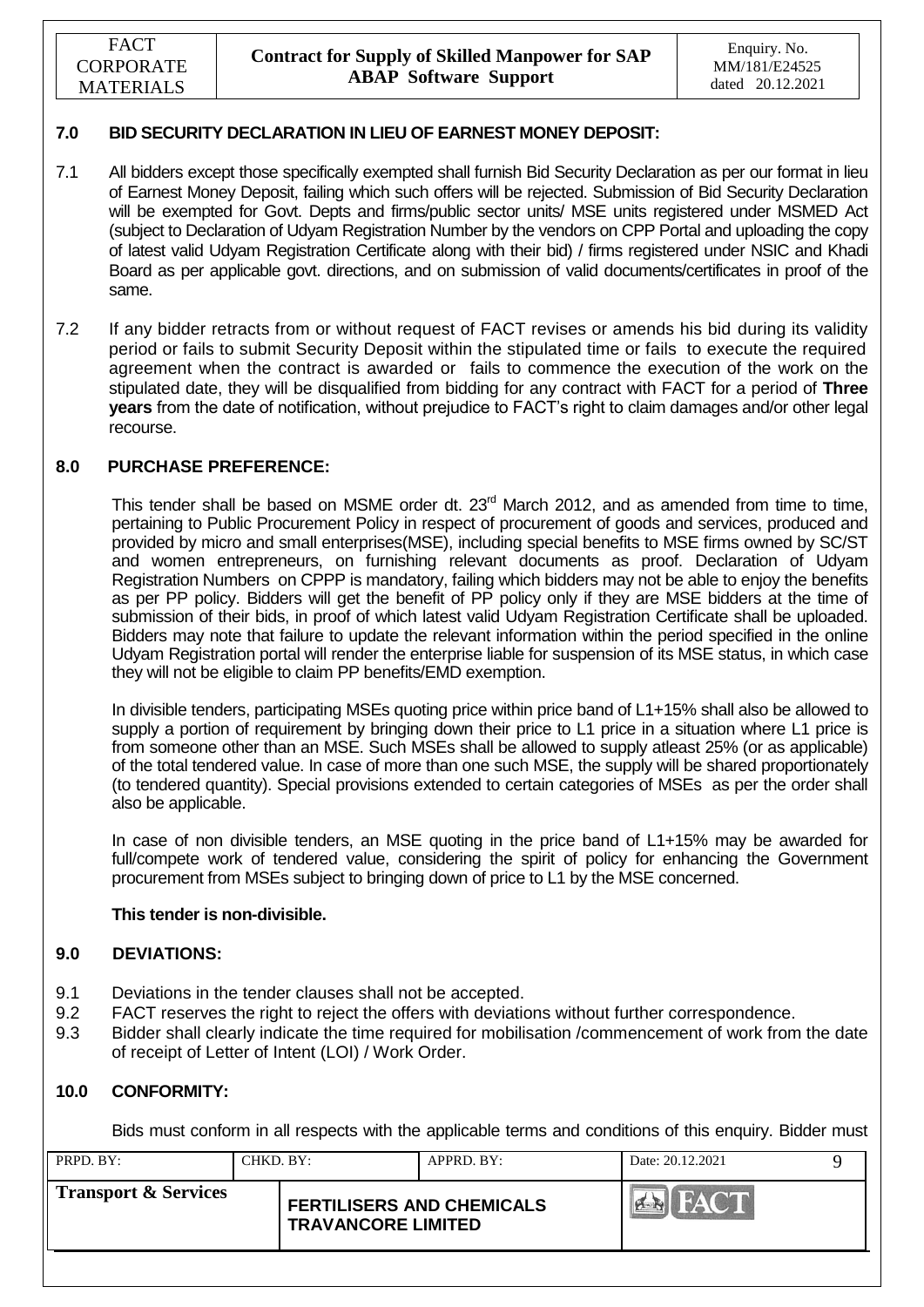certify in the compliance Statement that his bid complies with all Enquiry documents and technical specifications.

#### **11.0 Rates:**

11.1 Bidder shall quote his lowest rate for the work strictly as per the BoQ (Price Bid format) . Bids not complying with the above are liable to be rejected.

The Un-priced bid shall be submitted along with Part-A bid duly signed by the Bidder, indicating "QUOTED" in the columns. Rates shall not be indicated in Un-priced Bid.

- 11.2 Bidder shall quote all-inclusive rate for the work, but **exclusive of GST.** GST if applicable, will be payable extra by FACT as per statutory notification.
- 11.3 The rates quoted in the tender are to hold good for a period of four months from the date of opening of the Pre-Qualification-cum-Techno-Commercial bid (Part-A). If contract is awarded, the work order rates shall be valid for the entire period of contract inclusive of extension / extensions. **No bidder can withdraw his tender or revoke or revise the rates within the aforesaid period of 120 days.** If the bidder withdraws/revises/revokes OR shows unwillingness to confirm with his offer, they will be disqualified from bidding for any contract with FACT for a period of **Three years** from the date of notification, without prejudice to FACT"s other right to claim damages.

### 12.0 **SECURITY DEPOSIT**:

- 12.1 The successful bidder (Contractor) shall be required to furnish an interest free Security Deposit (SD) equivalent to **three percent (3%) of the total contract value** by DD/NEFT/RTGS or by Bank Guarantee issued by a Nationalised / Scheduled Bank as per the Proforma prescribed within 15 days of issue of the work order. The Bank Guarantee shall be valid till the expiry of the contract with a claim period of six months thereafter. FACT a/c No. 57017844467 with the State Bank of India, Udyogamandal Branch, IFSC Code SBIN0070158 shall be used in case of remittance of Security deposit by NEFT/RTGS and proof of remittance shall be submitted to FACT.
- 12.2 In case the bidder whose bid is accepted, fails to deposit the prescribed Security Deposit or fails to execute the agreement or fails to commence the execution of the work within the specified time, the contract issued to him is liable to be terminated and alternative arrangements made at the risk and cost of the Contractor.

### **13.0 PURCHASER'S RIGHT:**

FACT reserves the right to reject any or all bids without assigning any reason whatsoever. No claims shall lie against FACT on this account and FACT"s decision in this regard shall be final and binding on the bidders. FACT reserves the right to negotiate with the lowest bidder.

### 14.0 **CONTRACTOR TO EXECUTE AGREEMENT**:

The contractor's responsibility under this contract will commence on the date specified in the Letter of Intent/Work Order. The successful Bidder shall be required to execute an Agreement with FACT, within 15 days of the receipt by him of the Work order issued by FACT for carrying out the work according to the terms and conditions of the contract given along with the Work Order. The Agreement shall be executed on Rs.200/- Stamp paper and shall be in the pro forma as specified by FACT. The provisions contained in tender papers and other documents exchanged between the Bidder and FACT shall form part of the contract.

| PRPD. BY:                       | CHKD. BY: |                                                               | APPRD. BY: | Date: 20.12.2021                                                  | 10. |
|---------------------------------|-----------|---------------------------------------------------------------|------------|-------------------------------------------------------------------|-----|
| <b>Transport &amp; Services</b> |           | <b>FERTILISERS AND CHEMICALS</b><br><b>TRAVANCORE LIMITED</b> |            | <b>FACT</b><br>$\left  \bigoplus_{i=1}^n \mathbb{E}[x_i] \right $ |     |
|                                 |           |                                                               |            |                                                                   |     |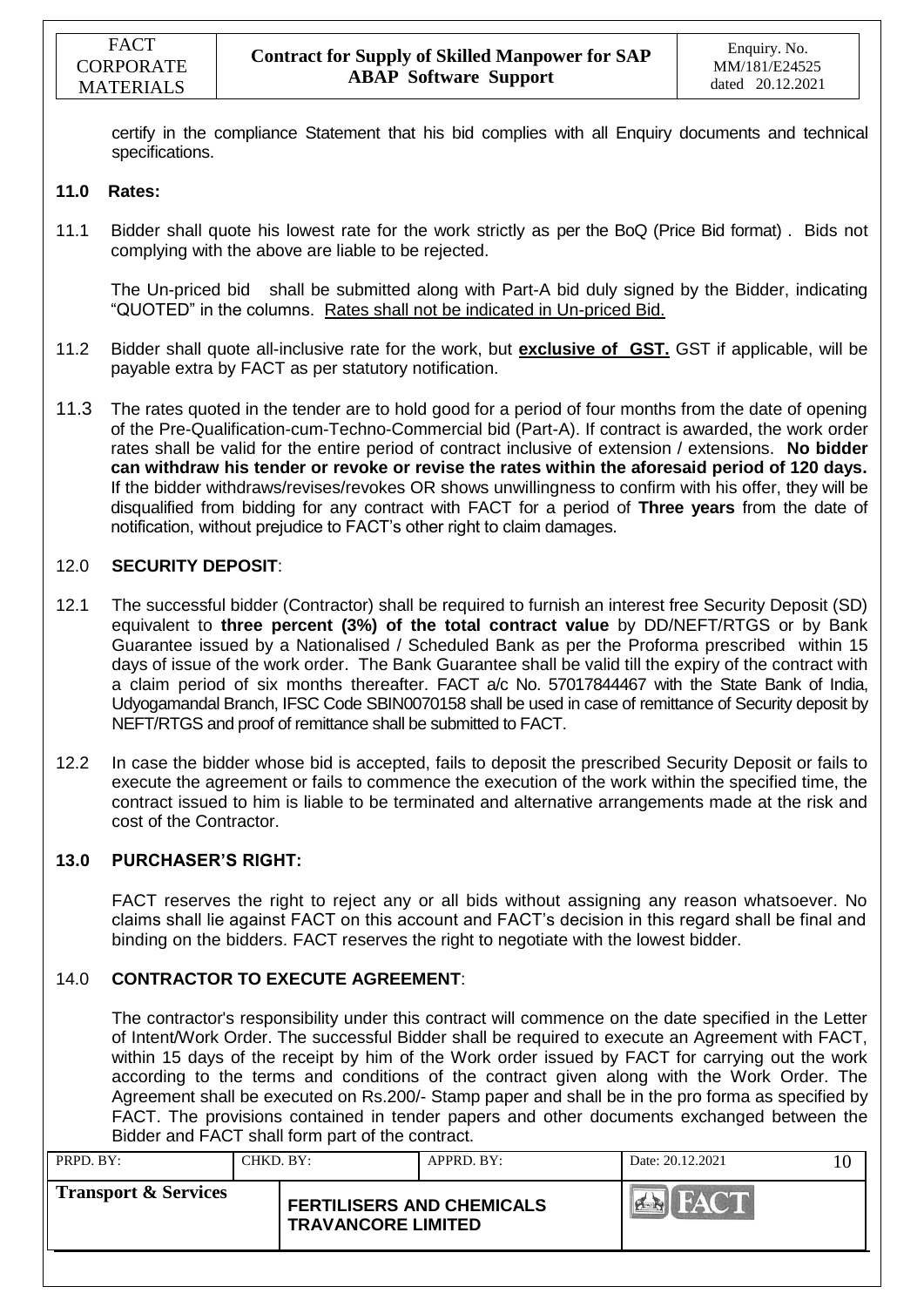### **15.0 The bidder shall furnish the following along with the offers.**

- 1. The GST registration Number and details. In the case of Provisional ID, GST Registration Number shall be provided on receipt of the same.
- 2. Place of supply/Service
- 3. Address of the supplier/service provider"s billing the item if it is different from 2 above
- 4. GST rates applicable for each item
- 5. HSN / SAC codes of each of the goods / services quoted

In case of unregistered contractor, a declaration to that effect with reason should be furnished.

FACT"s GST No. in the state of Kerala is **32AAACT6204C1Z2**. FACT"s GST numbers in other southern states is as follows:

| Tamilnadu:      | 33AAACT6204C1Z0 |
|-----------------|-----------------|
| Karnataka:      | 29AAACT6204C1ZP |
| Andhra Pradesh: | 37AAACT6204C1ZS |
| Telangana:      | 36AAACT6204C1ZU |
| Puducherry:     | 34AAACT6204C1ZY |

The supplier/contractor shall do the following:

- a) Submit GST compliant tax invoice to FACT along with supply.
- b) Shall ensure uploading the above invoice as per statute &
- c) File monthly returns in time enabling FACT to claim the input tax credit.

GST charged by the supplier/contractor shall be released separately to the supplier/contractor only after filing of (i) the outward supply details & the monthly return on GSTN portal by the supplier/contractor and (ii) on matching the input tax credit to such invoice with the corresponding details of outward supply of the supplier/contractor.

In case FACT incurs any liability (like interest, penalty etc.,) due to denial/reversal of such input tax credit in respect of the invoice submitted by the supplier/contractor, for the reasons attributable to the supplier/contractor, the same shall be recovered from the supplier/contractor

Further in case FACT is deprived of the input tax credit due to any reason attributable to the supplier/contractor, the same shall not be paid or recovered if already paid to the supplier/contractor.

#### 16.0 **GENERAL:**

- 16.1 FACT reserves the right to extend without giving any reason, the last date for submission and opening of bid, but such extension will be duly intimated to those who have submitted online. In case the date of bid opening happens to be a day of strike/hartal etc. due to any reasons or happens to be a holiday for FACT, declared due to unforeseen and emergency reasons or due to any tech problems, the bids will be opened at the same time on the next full working day.
- 16.2 FACT reserves the right to make changes in the tender documents, but such changes will be published in our portal as a corrigendum. Bidders are requested to counter check with portal before submitting their bids.
- 16.3 Mere submission of all the documents will not necessarily mean that the Bidder is suitable. Worthiness assessed by FACT will be final and binding on the Bidder.
- 16.4 FACT may relax condition of prior turnover and prior experience (if specified in the Pre Qualification criteria) with respect to Micro & Small Enterprises (MSEs) subject to meeting of quality and technical

| <b>Transport &amp; Services</b><br><b>FERTILISERS AND CHEMICALS</b><br><b>TRAVANCORE LIMITED</b> | HAC'L |
|--------------------------------------------------------------------------------------------------|-------|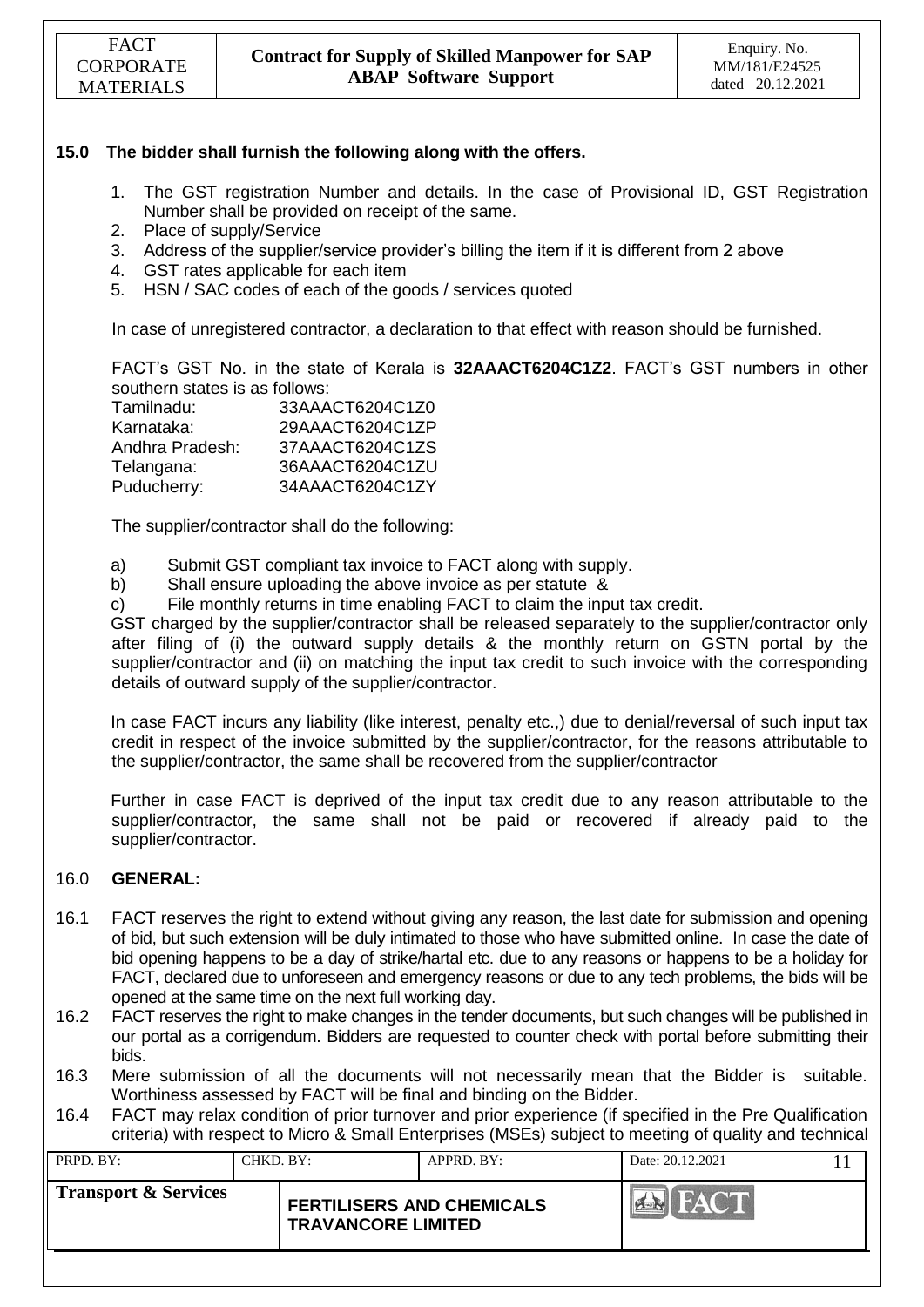specifications.

- 16.5 Except in the cases of items/services related to public safety, health, critical security operations and equipment etc., FACT at its discretion may relax the conditions of prior turnover and prior experience (if specified in the Pre Qualification criteria) for Startups recognised by Dept. of Industrial policy and promotion (DIPP) subject to meeting quality and technical specifications, on furnishing copies of relevant certificates / documents in proof of such recognition by DIPP.
- 16.6 All clarification and correspondence related to this enquiry shall be made only in English to the Asst.General Manager(Materials)T&S, Centralised Materials, PD Administrative Building, FACT Ltd., Udyogamandal – 683 501, Tel : 0484-2568260/2568629/2545196; Email:julian@factltd.com
- 16.7 All disputes and questions, claims, rights, matters or things, whatsoever, in any way, arising out of or relating to the calling of bids, evaluation of offers, award of contract, change in structure of bids or any other matter relating to finalization of contract are to be referred to the sole Arbitrator who shall be the General Manager [Materials] of FACT. The award shall be binding on both the parties. The bidders are advised to get informed of all details they require regarding the work before submitting their bids.
- 16.8 Work order shall be issued by Asst. General Manager [Materials]-T&S.

### **17.0 TENDER UPDATES:**

Bidders are requested to visit Central Public Procurement Portal [\(https://eprocure.gov.in\)](https://eprocure.gov.in/) regularly for any updates/corrigendum on the tender, including extension of due date, if any. No other mode of communication shall be made in this regard.

#### **18.0 FRAUD PREVENSION POLICY:**

Bidders shall comply with Fraud Prevention Policy of FACT 2012 (FPPF 2012). The said Policy is available in FACT"s Website [www.fact.co.in.](http://www.fact.co.in/)

### **ASST. GENERAL MANAGER (MATERIALS)-T&S**

| PRPD. BY:            | CHKD. BY: |                                                               | $APPRD$ . BY: | Date: 20.12.2021 |  |
|----------------------|-----------|---------------------------------------------------------------|---------------|------------------|--|
| Transport & Services |           | <b>FERTILISERS AND CHEMICALS</b><br><b>TRAVANCORE LIMITED</b> |               |                  |  |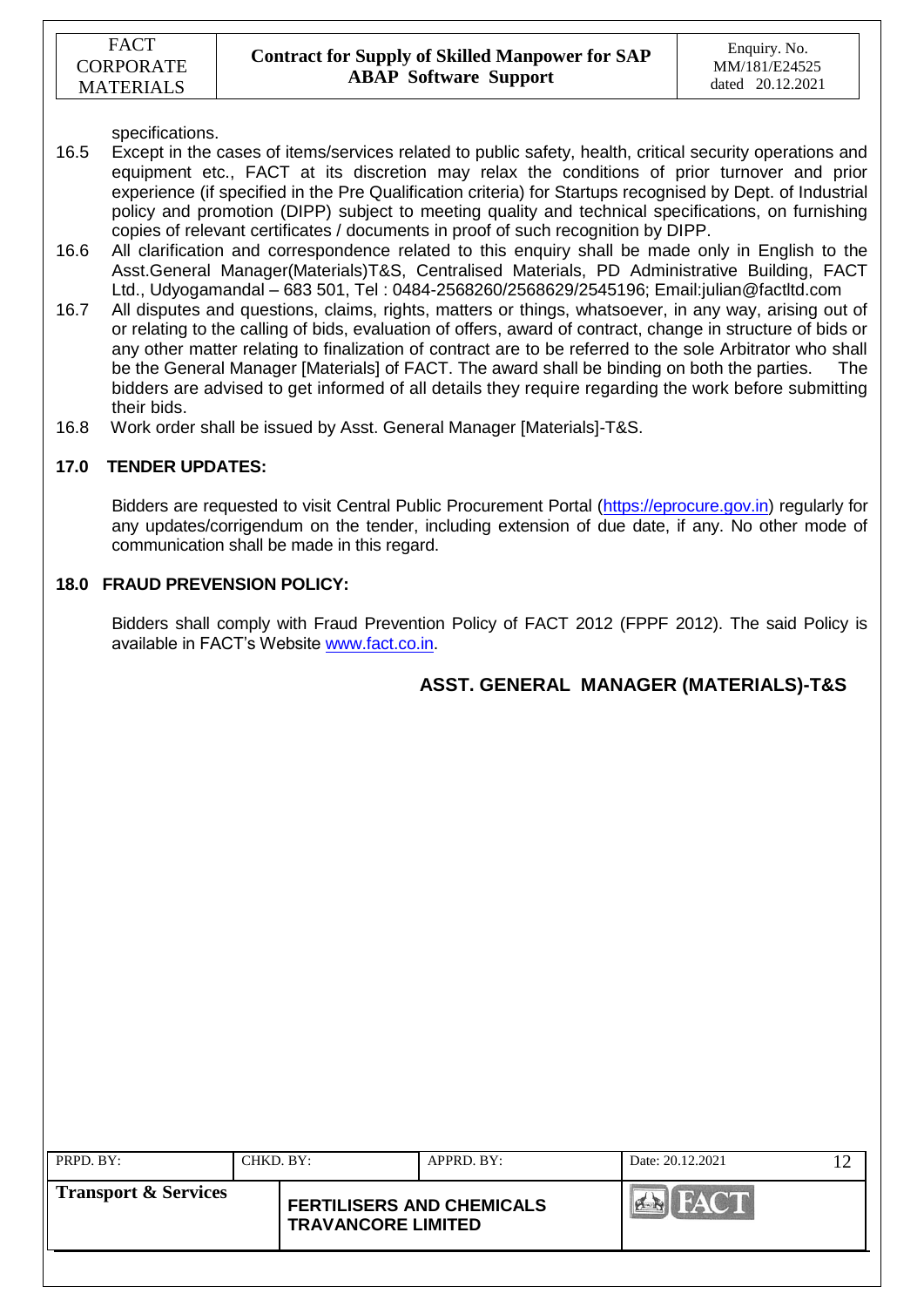|           | <b>FACT</b><br><b>CORPORATE</b><br><b>MATERIALS</b> |                        |                                                  | <b>Contract for Supply of Skilled Manpower for SAP</b><br><b>ABAP Software Support</b>                                                        |                                          | Enquiry. No.<br>MM/181/E24525<br>dated 20.12.2021                                                                                                                                                                                                                                                          |
|-----------|-----------------------------------------------------|------------------------|--------------------------------------------------|-----------------------------------------------------------------------------------------------------------------------------------------------|------------------------------------------|------------------------------------------------------------------------------------------------------------------------------------------------------------------------------------------------------------------------------------------------------------------------------------------------------------|
|           |                                                     |                        |                                                  |                                                                                                                                               |                                          | <b>ANNEXURE-II</b>                                                                                                                                                                                                                                                                                         |
|           |                                                     |                        |                                                  | <b>Vendor data updation (Declaration) Form</b>                                                                                                |                                          |                                                                                                                                                                                                                                                                                                            |
|           |                                                     |                        |                                                  | [TENDER NO: MM/ 181/E24525 dated 20.12.2021]                                                                                                  |                                          |                                                                                                                                                                                                                                                                                                            |
|           |                                                     |                        |                                                  | (Please use additional sheets, if space is insufficient)                                                                                      |                                          |                                                                                                                                                                                                                                                                                                            |
|           |                                                     |                        |                                                  | of facts and withholding of information may result in disqualification.                                                                       |                                          | FACT reserves the right to verify the information given as per the format and enclosures. It is the responsibility of the<br>bidder to give full details asked for as per this format for evaluating his bid as per this Enquiry. Any misrepresentation                                                    |
| 1.        | Name of the Bidder:                                 |                        |                                                  |                                                                                                                                               |                                          |                                                                                                                                                                                                                                                                                                            |
| 2.        | Address:                                            |                        |                                                  |                                                                                                                                               |                                          |                                                                                                                                                                                                                                                                                                            |
| 4.        |                                                     |                        | Name /Designation of contact person              |                                                                                                                                               |                                          |                                                                                                                                                                                                                                                                                                            |
|           | Telephone No:                                       |                        |                                                  | Fax No:                                                                                                                                       |                                          |                                                                                                                                                                                                                                                                                                            |
|           | Mobile phone No:                                    |                        |                                                  |                                                                                                                                               |                                          |                                                                                                                                                                                                                                                                                                            |
| 5.        | Constitution (Please tick):                         |                        |                                                  | Proprietorship /<br>Private Limited/ Public Sector                                                                                            | Regd. Partnership/Limited Company/       |                                                                                                                                                                                                                                                                                                            |
| 6.        |                                                     |                        |                                                  | Date of Registration (Attach copy of Registration Certificate), if any.                                                                       |                                          |                                                                                                                                                                                                                                                                                                            |
| 7.        | Category:                                           |                        |                                                  |                                                                                                                                               |                                          |                                                                                                                                                                                                                                                                                                            |
|           |                                                     | Micro / Small / medium |                                                  | i) Whether the entrepreneur comes under the following status (please tick)                                                                    |                                          |                                                                                                                                                                                                                                                                                                            |
|           | Policy for MSME order, 2012.<br>SC/ST               |                        |                                                  | ii) In case bidder is an Entrepreneur whether he/she belongs to SC / ST category.                                                             |                                          | * In case of Micro/Small pl. enclose Udyam certificate. All MSE bidders shall register / declare their<br>Udyam Registration Numbers on CPP Portal and copy of this registration / declaration shall be<br>attached with the offer; failing which such bidders may not be able to enjoy benefits as per PP |
| 8.0       | <b>Financial Worthiness</b>                         |                        | ii) Details of credit limits/facilities enjoyed. | i) Name Address & Tel. No. of Bank with which the Bidder has financial dealings:<br>(Please submit Scanned copy of Certificate from the Bank) |                                          |                                                                                                                                                                                                                                                                                                            |
|           | Sl. No.                                             | Name of the Bank       |                                                  | Type of credit<br>(i.e C/C, O/D etc.)                                                                                                         | Amount of Credit Limit<br>Sanctioned Rs. |                                                                                                                                                                                                                                                                                                            |
| 1         |                                                     |                        |                                                  |                                                                                                                                               |                                          |                                                                                                                                                                                                                                                                                                            |
|           | $\overline{2}$                                      |                        |                                                  |                                                                                                                                               |                                          |                                                                                                                                                                                                                                                                                                            |
|           |                                                     |                        |                                                  |                                                                                                                                               |                                          |                                                                                                                                                                                                                                                                                                            |
| PRPD. BY: |                                                     | CHKD. BY:              |                                                  | APPRD. BY:                                                                                                                                    |                                          | Date: 20.12.2021<br>13                                                                                                                                                                                                                                                                                     |
|           | <b>Transport &amp; Services</b>                     |                        |                                                  | <b>FERTILISERS AND CHEMICALS</b><br><b>TRAVANCORE LIMITED</b>                                                                                 | ER HA                                    |                                                                                                                                                                                                                                                                                                            |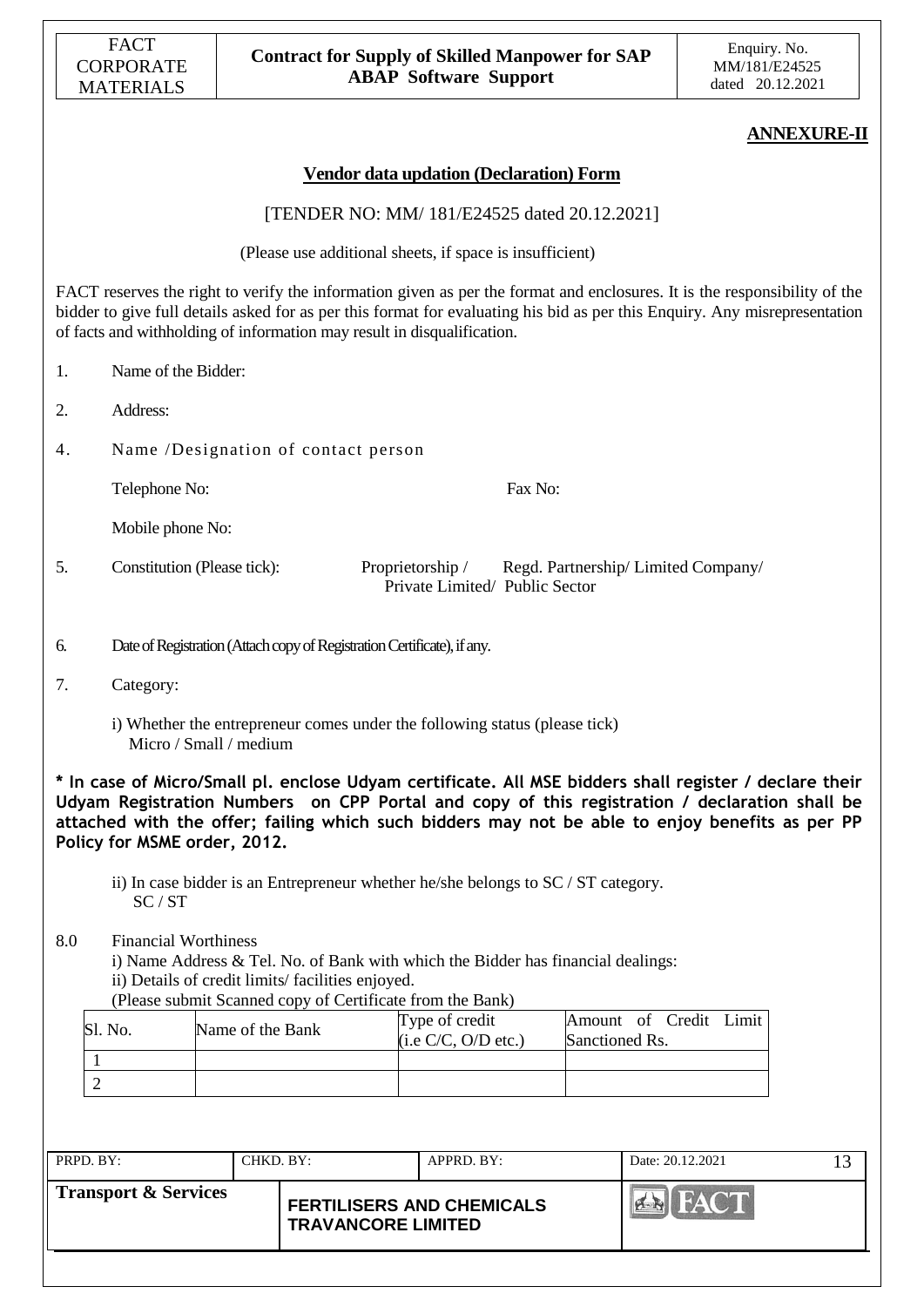#### 8.1 Details of Profit & Loss Account and balance sheet (Please enclose Scanned copies for the preceding three financial years (duly audited))

9.0 As required in PQ criteria no 3 of Notice Inviting Tender, bidders experience in any of the previous five years as on the date of tender shall be furnished as per the format below (Attach copy of Work Order and certificate from Client).

| Name         | οt | the | <b>Description</b>                          |        | of Turnover / Value of Work Order(s) in Rs. |        |        |
|--------------|----|-----|---------------------------------------------|--------|---------------------------------------------|--------|--------|
| Organisation |    |     | work with Work   Year 1<br>Order No. & Date | Year 2 | Year 3                                      | Year 4 | Year 5 |
|              |    |     |                                             |        |                                             |        |        |
|              |    |     |                                             |        |                                             |        |        |

- 10. Have you ever been blacklisted by any Government: Departments, Public Sector, Quasi Government Undertaking.
- **11. Time required for commencement of work from date of our Work Order/Letter of Intent(LOI): …………….Days.**
- 12. Permanent Account Number (PAN) of bidder: (Attach scanned copy of PAN Card)
- 13. Bidder shall attach a scanned copy of the latest Income Tax return filed by the Bidder.

In case the bidder becomes a successful Vendor, payment as per terms and conditions of Work Order will be credited to your bank through National Electronic Fund Transfer or RTGS. Please furnish a cancelled cheque leaf of the account and the following details along with your Banker's authorisation letter:

|                | Income Tax PAN No.              |  |
|----------------|---------------------------------|--|
| $\overline{2}$ | GST Regn. No.                   |  |
| 3              | Name of the Bank with address   |  |
|                | Name of the Branch with address |  |
| 5              | <b>MICR Code</b>                |  |
| 6              | <b>IFSC Code</b>                |  |
|                | <b>Account Type</b>             |  |
| 8              | Bank Account No.                |  |
| 9              | Account holder's Name           |  |
| 10             | Vendor email address            |  |

- 14. Following documents shall be enclosed along with Part-A of Bid
	- i) Scanned copy of Proof of constitution of firm.
	- ii) Scanned Copy of Permanent Account Number (PAN) Card.
	- iii) Scanned Copy of GST registration.
	- iv) Scanned Copy of latest Income tax return filed by Bidder for the previous assessment year.
	- v) Scanned Copies of Balance sheets, Profit & Loss Account for previous 3 years.

| PRPD. BY:            | CHKD. BY: |                                                               | APPRD. BY: | Date: 20.12.2021 |  |
|----------------------|-----------|---------------------------------------------------------------|------------|------------------|--|
| Transport & Services |           | <b>FERTILISERS AND CHEMICALS</b><br><b>TRAVANCORE LIMITED</b> |            |                  |  |
|                      |           |                                                               |            |                  |  |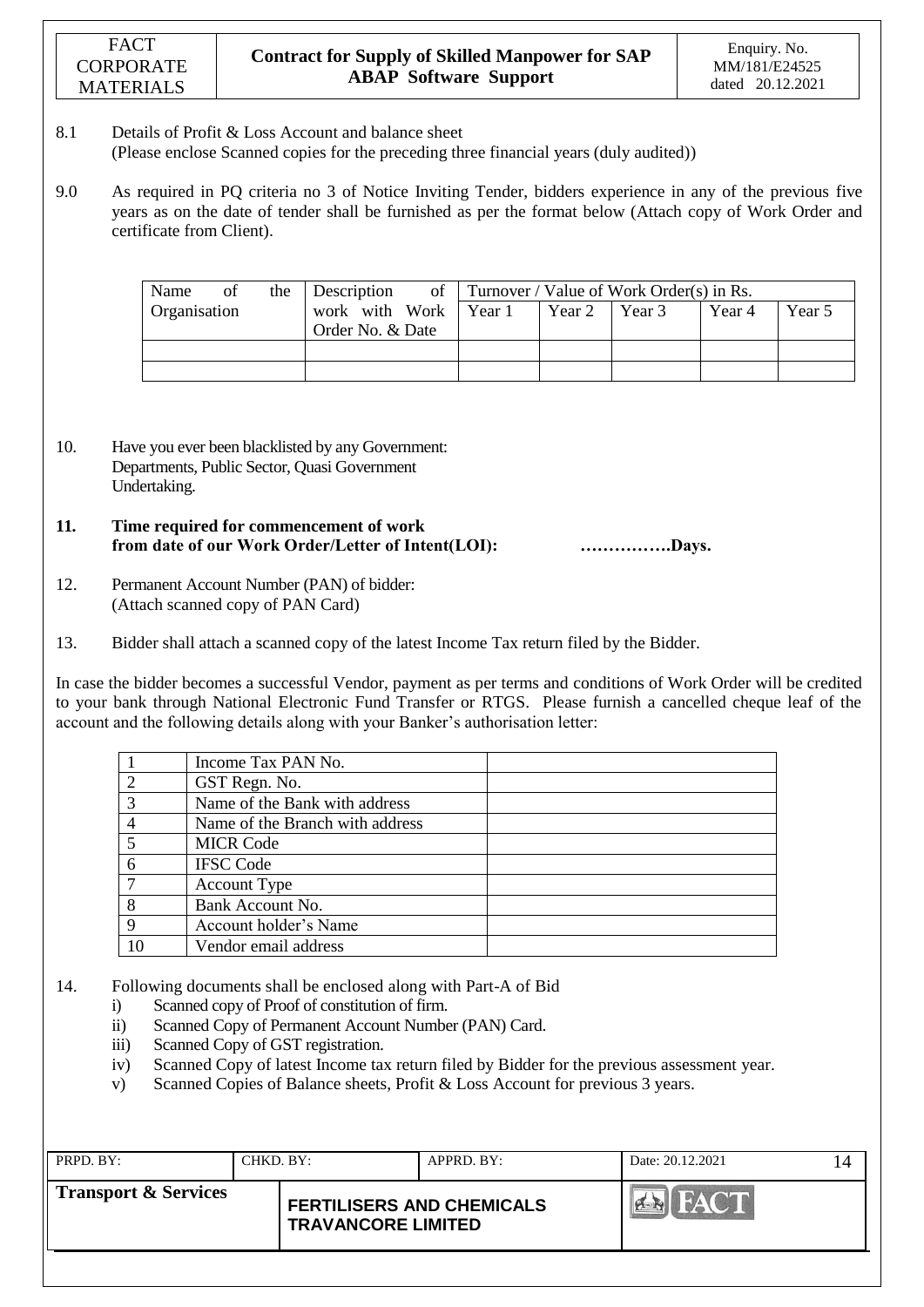#### DECLARATION

I/We hereby declare that the particulars furnished above are true to the best of my/our knowledge and belief. I/we hereby agree that FACT shall have the right to visit my/our office/works to satisfy themselves that the particulars furnished above are correct and I/we shall furnish any additional information/documents that may be required by FACT. I/we understand that suppression of any facts/furnishing false information shall render us liable for disqualification. I/We also declare that all statutory requirements and obligations required for employing labourers for the work as per this enquiry shall be met by me/us in case award of work. Necessary registration from Labour/PF/ESI Departments, as applicable, will be arranged prior to commencement of work.

Date: Name of the Bidder:

(Seal)

Place Signature of the Bidder:

| PRPD. BY:                       | CHKD, BY: |                                                               | $APPRD$ . BY: | Date: 20.12.2021 |  |
|---------------------------------|-----------|---------------------------------------------------------------|---------------|------------------|--|
| <b>Transport &amp; Services</b> |           | <b>FERTILISERS AND CHEMICALS</b><br><b>TRAVANCORE LIMITED</b> |               | <b>FACT</b>      |  |
|                                 |           |                                                               |               |                  |  |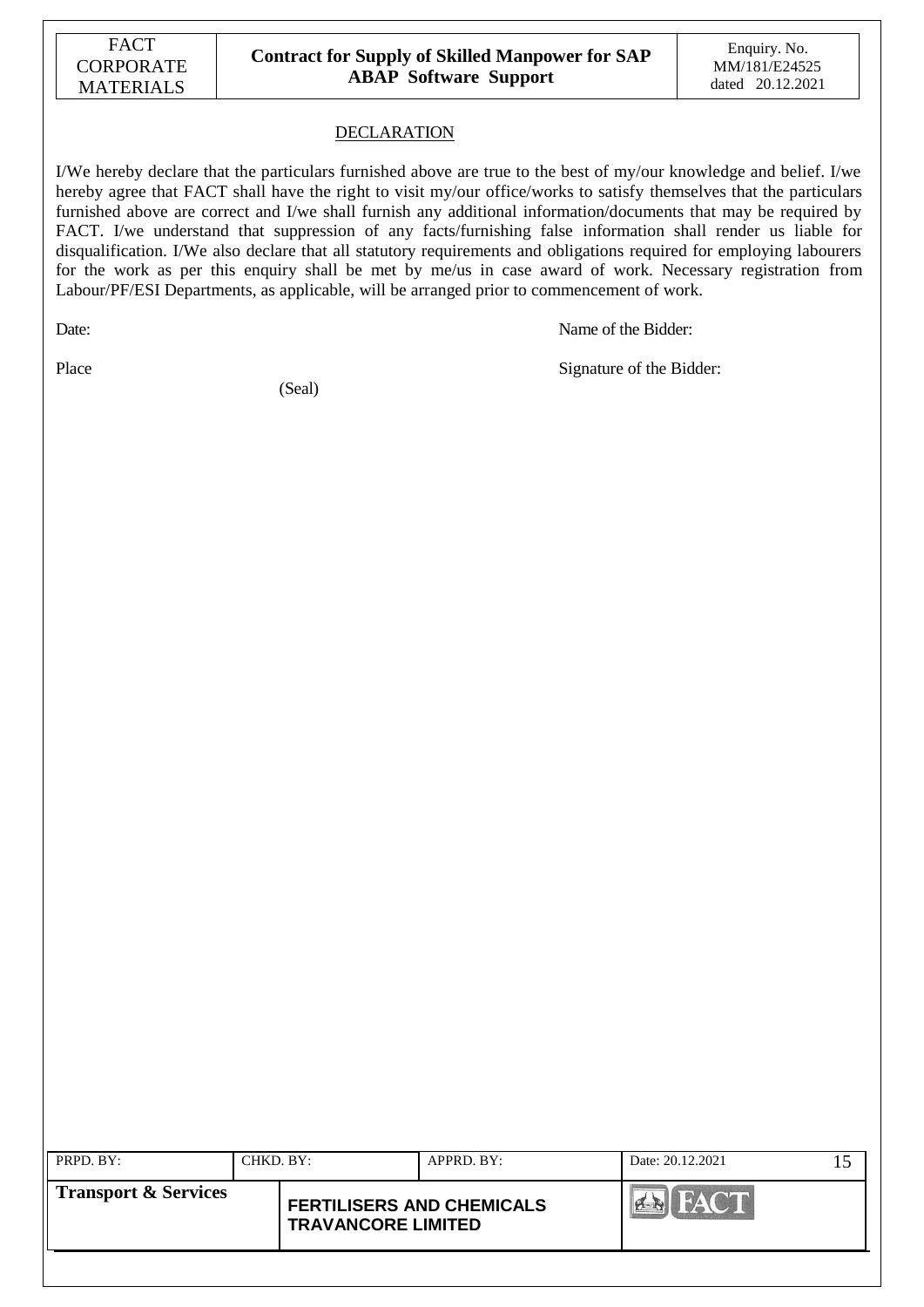### **Annexure-III**

### **SPECIAL TERMS AND CONDITIONS**

#### **DEFINITIONS:**

- A. FACT Shall mean The Fertilisers And Chemicals Travancore Limited.
- B. Vendor Shall mean the company with whom FACT has entered into the contract for subject work.

#### **1. Introduction**.

 The Fertilisers and Chemicals Travancore Limited (FACT), is a Government of India enterprise with an annual turnover of around ₹3,200 Crores. FACT is a multi-divisional organisation having operations related to manufacture of Fertilisers  $\alpha$  Chemicals, Engineering design  $\alpha$  Consultancy, Fabrication and also a Marketing operation network spread over 5 southern states of India.

 FACT intends to engage an IT Service Provider to supply Technical resources with experience in SAP ABAP programing for a period of two year at its Computer Services Centre located at Cochin, Kerala.

#### **2. SAP implementation in FACT**

 The SAP ERP system landscape at FACT consists of SAP ECC 6.0 EHP8 and Enterprise portal (EP) 7.50 running on SUSE Linux with Oracle 12c database as backend. The following modules/products of SAP ERP system are currently in use at FACT.

- Materials Management (MM)
- Sales and Distribution (SD)
- Finance and Controlling (FICO)
- Production Planning (PP)
- Plant Maintenance (PM)
- Quality Management (QM)
- Project Systems (PS)
- Human Capital Management (HCM)

 The SAP implementation runs in a three system landscape having Development, Quality and Production Servers from the data centre located at Udyogamandal, Cochin. The Production system of both ECC and EP is configured in a high availability cluster.

FACT has extensively customized standard SAP environments by undertaking developments (user exits, dialog programs, reports, RFCs etc.) in SAP Netweaver platform using ABAP/Web Dynpro etc. Application development is presently being done by FACT in-house team complemented by outside resources.

#### **3. Scope of Work**

 Supply of TWO numbers of qualified and experienced technical resources for software development using SAP ABAP/ABAP Web Dynpro in SAP Netweaver Environment for a period of 2 years (48 Man Months)

| PRPD. BY:                       | CHKD. BY: |                                                               | $APPRD$ . $BY$ : | Date: 20.12.2021 | I h |
|---------------------------------|-----------|---------------------------------------------------------------|------------------|------------------|-----|
| <b>Transport &amp; Services</b> |           | <b>FERTILISERS AND CHEMICALS</b><br><b>TRAVANCORE LIMITED</b> |                  |                  |     |
|                                 |           |                                                               |                  |                  |     |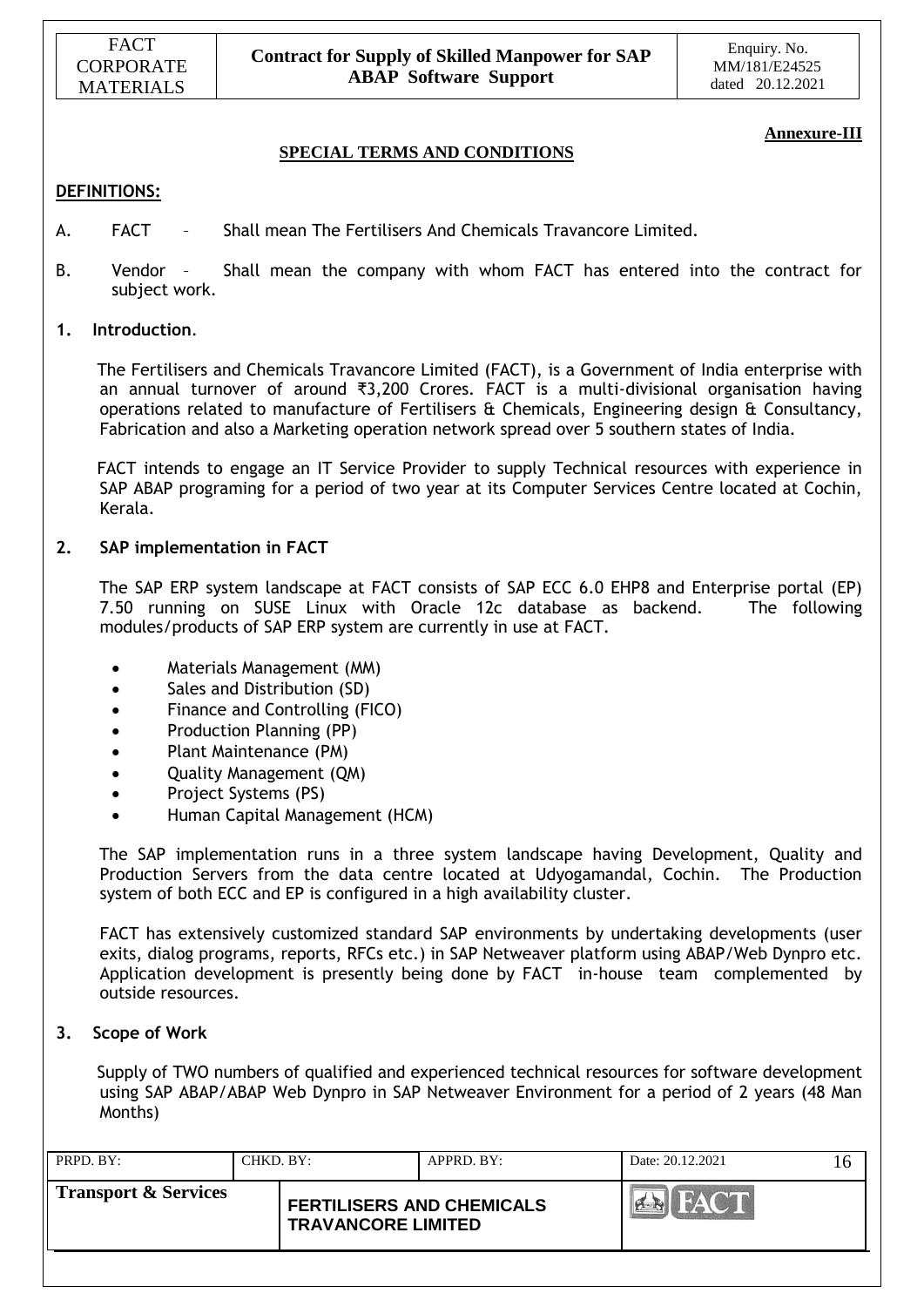Place/Site: Location of resource shall be at Computer Services Centre, FACT-Head Office, Udyogamandal, Kochi, Kerala

### **4. Qualification of Technical resources**

The resource should possess the following minimum qualification

B.E or B. Tech or MCA in Computer Science or Computer Engineering or Information Technology.

OR

B.E or B. Tech in any discipline with SAP Certification for ABAP programming with SAP NetWeaver.

#### Experience

- a) Should have minimum of 3 years of experience as SAP ABAP/WebDynPro developer and should be below 40 years of age.
- b) Should be experienced in development of applications using ABAP, ALV grid, BADI, user exits, module pool, Smart Forms, BDC, LSMW, SAP Script, SAP query, RFC, BAPI, Function modules, WebDynpro, ABAP OOPS, JSP, HR-ABAP, API development and other related technologies.
- c) Has experience in developing ABAP programs for at least two of the following functional modules in SAP viz. MM, FICO, SD, HCM, PP, PM, QM is required.

#### Skill Sets

- Should possess excellent programming skills
- Should be able to effectively debug programs, identify bug fixes / performance bottlenecks and improvements.
- Should be able to prepare detailed technical document as per template provided by FACT
- Should have worked in medium scale projects
- Should be having good communication skills.

#### Roles and Responsibilities

- The Developers should understand the functional requirements and undertake application development as per specifications given by FACT's COE Team..
- They will adhere to standards laid down by FACT for software development, documentation, testing etc.
- The developers will carry out coding and carry out unit testing, interact with FACT team members for implementing solutions.
- Knowledge transfer to in-house development team of FACT along with documentation.
- Should create and maintain proper technical documentation of all developments.

#### **5. Terms and Conditions**

a) The resources deployed at FACT should be permanent employees of the bidder. CVs of the resources to be assigned to FACT should be enclosed along with the bid.

| <b>Transport &amp; Services</b><br><b>FERTILISERS AND CHEMICALS</b><br><b>TRAVANCORE LIMITED</b> | PRPD. BY: | CHKD. BY: | APPRD. BY: | Date: 20.12.2021 |  |
|--------------------------------------------------------------------------------------------------|-----------|-----------|------------|------------------|--|
|                                                                                                  |           |           |            |                  |  |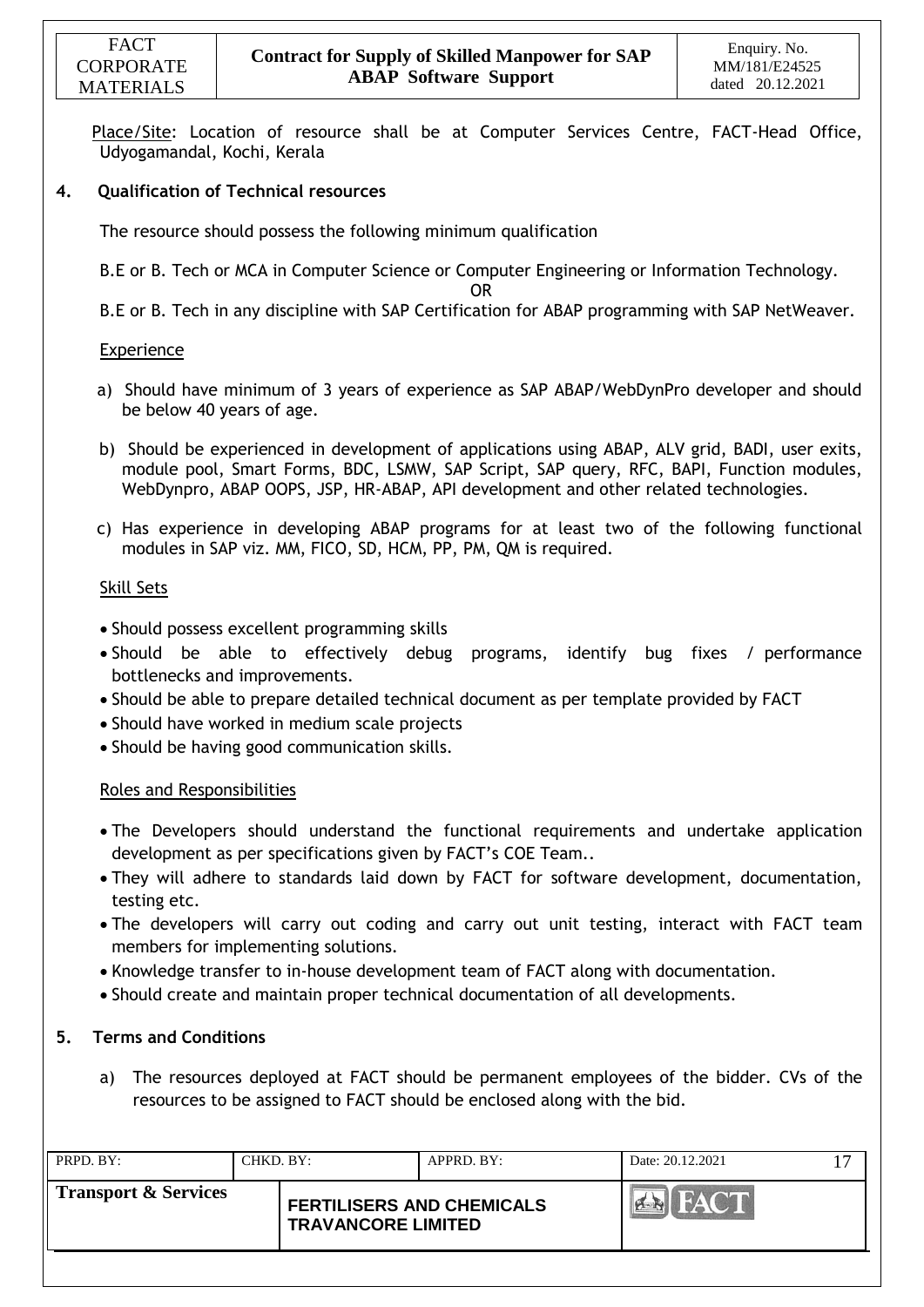- b) The resources shall follow the working days of and entry/exit regulations as applicable to employees of FACT in Computer Services Centre (CSC)-Head Office. Holiday list of the CSC employee will be applicable to resource.
- c) The resources will be normally required to work from 9 AM to 5 PM with 30 minutes lunch break on all normal working days of Computer Services Centre at FACT. The resources may also be required to work beyond these working hours depending on work requirement and these extra hours will not be considered for any additional payment.
- d) The bidder would be required to provide the CVs of the resources for acceptance by FACT before placement.
- e) FACT reserves the right to conduct telephonic/face-to-face interview/conduct test with the resources proposed.
- f) FACT reserves the right to assess the competence of personnel before they are deputed to FACT and also during execution of work. In case the performance of the resource is not in accordance with FACT's requirements, the bidder shall immediately arrange a mutually accepted replacement within 15 days.
- g) Without consent from FACT, bidder will not withdraw any resource from FACT site.
- h) In case the bidder has to change a resource, the bidder is expected to proactively complete knowledge transfer to new resource. For this period FACT will pay only for one resource. The duration of knowledge transfer must be for the minimum period of 1 week.
- i) Bidder shall endeavour to take all steps to counsel their resources in FACT on a monthly basis.
- j) Bidder shall do a Quarterly review of the performance of its resources deployed at FACT and also seek formal feedback from FACT about each resource in a format mutually agreed upon by Party and FACT. This feedback form will necessarily include the point "Discipline and Punctuality". This will be considered as an important criteria during Performance Evaluation and replacement may be asked if resource does not perform against this criteria.
- k) Bidder shall ensure that Resource maintain a day-wise time-sheet detailing the Resource's Name, Projects worked on and jobs carried out for the month. This sheet shall be necessarily submitted by Party along with the Invoice.
- l) Bidder shall nominate a single point co-ordinator from his side for FACT for all communication and procedural activities.
- m) The resources engaged by FACT will follow the normal code of conduct applicable to staff of FACT. In addition to this, they will not be in possession of removable storage devices like pen drive and other data storage devices while at work in FACT premises.

| PRPD. BY:                       | CHKD. BY: |                                                               | APPRD. BY: | Date: 20.12.2021 |  |
|---------------------------------|-----------|---------------------------------------------------------------|------------|------------------|--|
| <b>Transport &amp; Services</b> |           | <b>FERTILISERS AND CHEMICALS</b><br><b>TRAVANCORE LIMITED</b> |            |                  |  |
|                                 |           |                                                               |            |                  |  |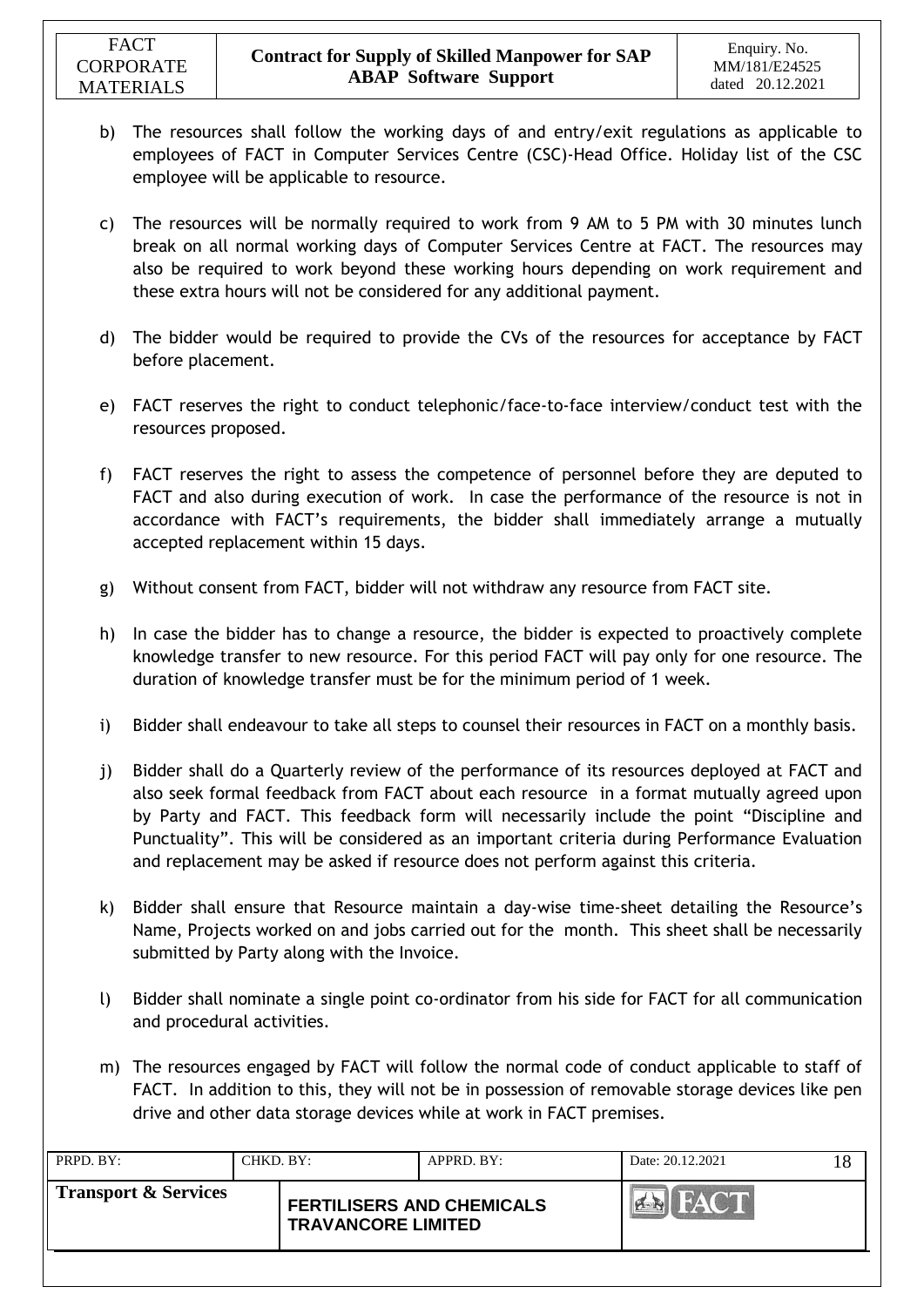- n) Absences of any contract personnel on a working day of FACT shall be only on the basis of prior approval of officer concerned in FACT Computer Centre. No payment will be eligible for days of absence. While applying for absence, contract personnel shall ensure that at least one personnel will be present on all working days and normal working hours of FACT.
- o) Prices quoted by the bidder must be all inclusive, firm and final, and shall not be subject to any escalation whatsoever during the period of the contract.

### **6. Termination of Contract:**

FACT may, without prejudice to any other remedy for breach of contract, by written notice of default, sent to the Bidder, terminate the Agreement for services in whole or in parts:

- a) If the Bidder fails to deliver either the whole or part of the services as defined in scope of work within the time period(s) specified in the agreement.
- b) In the event FACT terminates the Agreement, FACT may procure the services from anyone in such manner as it deems appropriate. It will be done at the risk and cost of the Bidder.
- c) For convenience the notice period shall be 30 days.

### **7. Payment Terms**.

- a) The payments will be made on monthly basis towards the services rendered. The successful bidder shall submit the invoice along with the time sheet certified by Authorised personnel of Computer Services Centre, FACT-HO on or before 10th of subsequent month. The payment will be made within 30 days from the receipt of the invoice. No advance payment will be made.
- b) No other expenses (e.g. conveyance, accommodation etc.) will be paid by FACT.
- c) Leave requests would have to be sanctioned by FACT. However leave days will not be charged to FACT.
- d) The number of working days for Computer Service Centre, FACT in the calendar month will be taken for assessment of man month.
- e) Monthly payment will be calculated as follows :

Man Month Cost **x** No. of regular days for the resource No. of regular days for CSC in the month

#### **8. Bank Guarantee**

- a) Within 30 days of the receipt of notification of award from the FACT, the successful bidder shall furnish the performance security in form of a Bank Guarantee as given in Annexure for an amount of 10% of the total Work Order value and valid for the period of Work Order plus 3 months.
- b) The BG shall be denominated in Indian rupees and shall be in favour of The Fertilisers and Chemicals Travancore Ltd. from a scheduled bank in India.
- c) The proceeds of the BG shall be payable to FACT as compensation for not meeting the

| PRPD. BY:<br>CHKD, BY:          | $APPRD$ . BY:                                                 | Date: 20.12.2021 | 19 |
|---------------------------------|---------------------------------------------------------------|------------------|----|
| <b>Transport &amp; Services</b> | <b>FERTILISERS AND CHEMICALS</b><br><b>TRAVANCORE LIMITED</b> | <b>PLACE</b>     |    |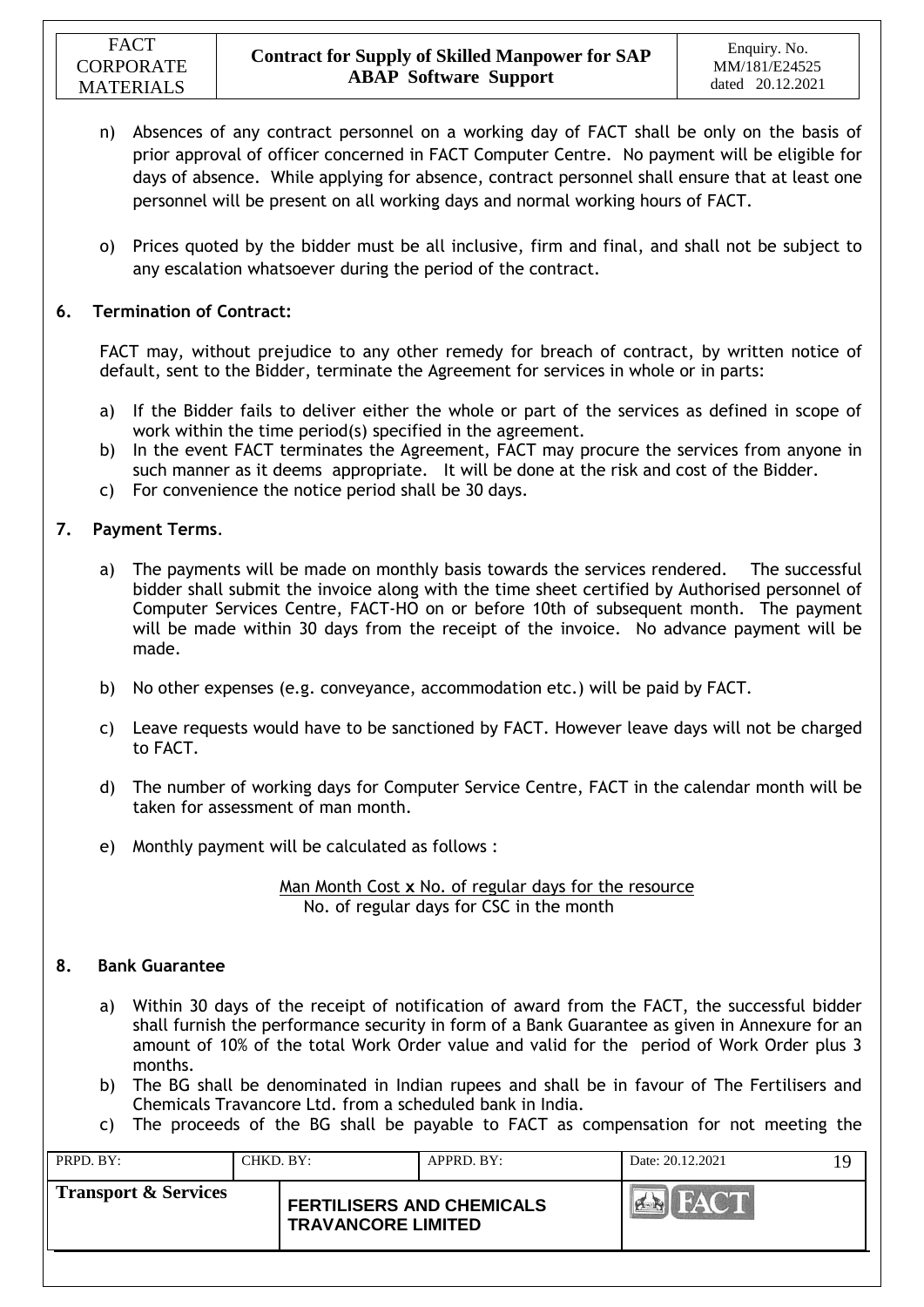contractual obligations by the bidder under this bid. FACT shall as soon as practicably possible notify the bidder in writing of its invocation of its right to receive such compensation, indicating the reasons for which the bidder is in default.

d) At no time during the pendency of the resultant agreement shall the bidder allow the BG to expire. Expiry during the term of the resultant agreement shall be a ground for termination of the Contract.

### **9. Liquidated Damages (LD) :**

- a) Successful bidder should deploy resources within 30 days from the date of Letter of Intent (LOI) / OLA / PO. Any subsequent replacement request for resources, shall be deployed within 15 days from the date of intimation by FACT.
- b) For any delay in providing the quality resource(s) which meet our requirement from the date of request beyond agreed period of 15 days, there will be LD of 25% of the cost of the man month charged to the bidder per week or part there of, subject to maximum of one man month cost. For any delay beyond 4 weeks from the date of request, FACT will have the option of terminating the contract after invoking Bank Guarantee.
- c) Risk Purchase: If the vendor fails to supply the required number of resources or the performance of the resources is found to be unsatisfactory, FACT will have the right to get the resources from elsewhere and extra cost incurred would be recovered from the successful bidder.
- d) Limitation of liability will be restricted to total value of the contract.

#### **10. Other Contractual Stipulations**

- a) Force Majeure Clause: The parties to this agreement cannot be responsible for any failure of performance or delay in performance of their obligations there under if such failure or delay shall be the result of any Government Directive relevant to this agreement or due to war, hostilities, act of public enemy, riots or civil commotion's, strikes, lock out, fire, floods, epidemics or act of God, arrests and restraints or rulers and people political or administrative acts of recognized or defacto Government Import or Export restrictions, compliance with any Government or local authority or any other cause or cause beyond the control of the parties hereto.
- b) Nondisclosure of information: All deliverables and information, including advice, recommendations, observations and comments transferred by FACT to the deputed personnel of vendor will be for the sole and exclusive use of FACT. The vendor and the deputed personnel shall not disclose the said transferred items, contents of documents or knowledge of FACT's operations as revealed to the vendor during the course of the contract or later, to any other organisation.
- c) The successful bidder has to sign the 'Non-Disclosure Agreement(NDA)' on Rs. 100/- stamp paper (Non Judicial) from their competent authority with content as given below.

#### **"Non-disclosure Agreement:**

The vendor shall ensure that all materials and information which may come into its possession or knowledge in connection with this work, whether consisting of confidential and proprietary data or not, whose disclosure to or use by third parties may be damaging or cause loss to the

|                      |           |                                                               |            | adia of five, whose absences to be ase by third parties may be damaging or cause toss to the |    |
|----------------------|-----------|---------------------------------------------------------------|------------|----------------------------------------------------------------------------------------------|----|
| PRPD. BY:            | CHKD. BY: |                                                               | APPRD. BY: | Date: 20.12.2021                                                                             | 20 |
| Transport & Services |           | <b>FERTILISERS AND CHEMICALS</b><br><b>TRAVANCORE LIMITED</b> |            | <b>EN FACT</b>                                                                               |    |
|                      |           |                                                               |            |                                                                                              |    |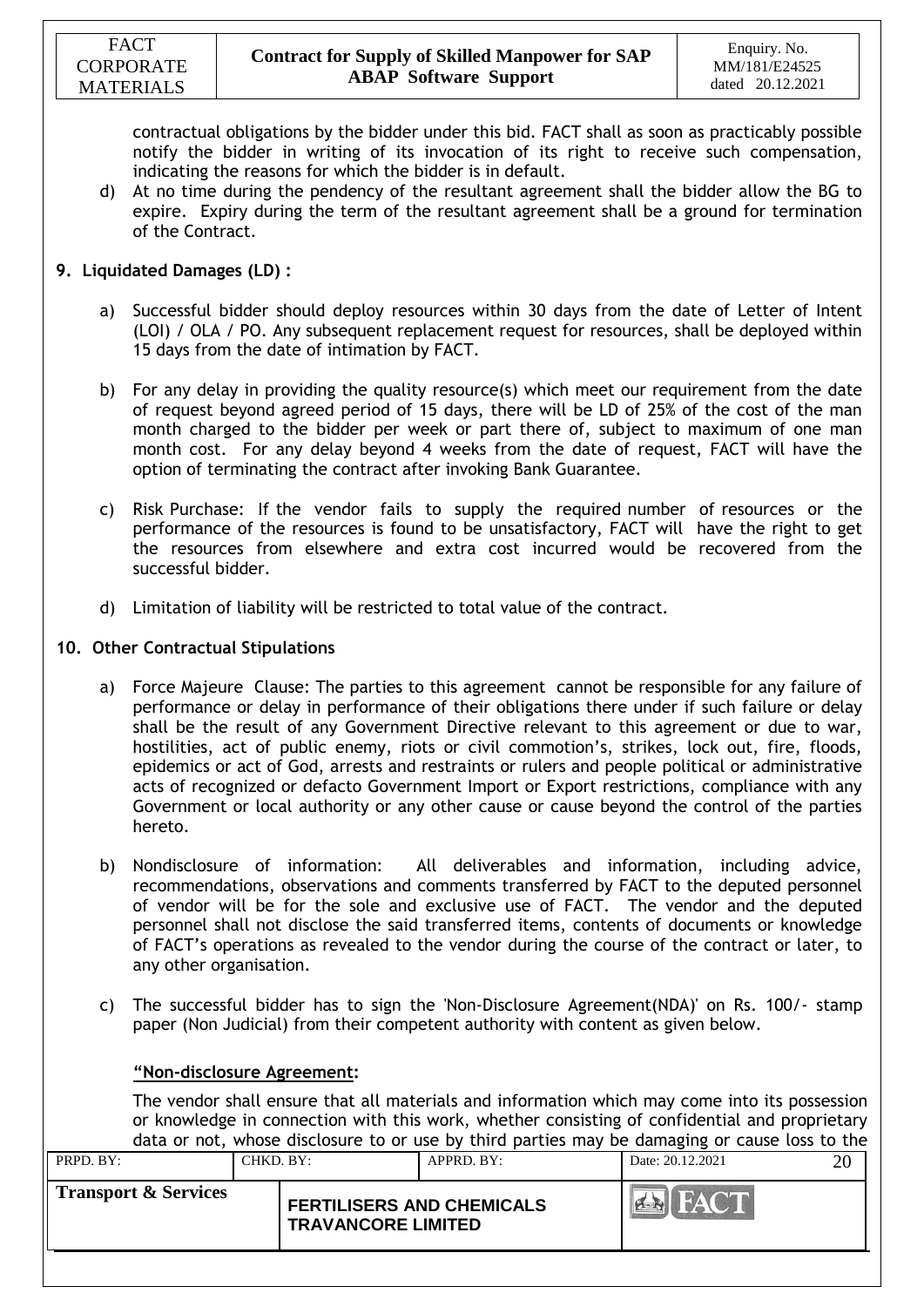FACT, will at all times be held by it in the strictest confidence. The vendor shall ensure that appropriate action shall be taken to ensure that the obligations of non-use and non-disclosure of confidential information are fully satisfied."

- d) Intellectual Property Right (IPR): All application design, architecture, development, program codes and documentation done by the resources (employees of the bidder) shall be intellectual property of FACT and bidder shall not have any right to the same.
- e) This contract may be extended on a mutually agreeable basis at the same rate, terms & conditions.
- f) During the period of contract, the resource shall observe the safety/security regulations of the company and any loss or damage incurred by FACT on account of the resource's failure to observe the safety/security regulations, shall be on vendor's account.
- g) The vendor shall be responsible for all payments to his resource including all statutory payments. FACT will not make any payments to the vendor other than the rates agreed for the work.
- h) The vendor shall strictly comply with all provisions of Labour laws and other statutory requirements which are in force and applicable from time to time.

### **11. Bill of Material**

| SI No | <b>Description</b> | Jnit      | Quantity |
|-------|--------------------|-----------|----------|
|       | SAP ABAP Developer | Man Month | 4۵       |

OTHER TERMS AND CONDITIONS: All other terms and conditions shall be as per our " Standard Terms and Conditions of Contract viz. Annexure-IV". In case of any contradiction between Special Terms and Conditions (Annexure–III) and Standard Terms and Conditions of Contract (Annexure-IV), Special Terms and Conditions (Annexure–III) shall prevail.

| PRPD. BY:            | CHKD. BY: |                                                               | $APPRD$ . BY: | Date: 20.12.2021 |  |
|----------------------|-----------|---------------------------------------------------------------|---------------|------------------|--|
| Transport & Services |           | <b>FERTILISERS AND CHEMICALS</b><br><b>TRAVANCORE LIMITED</b> |               |                  |  |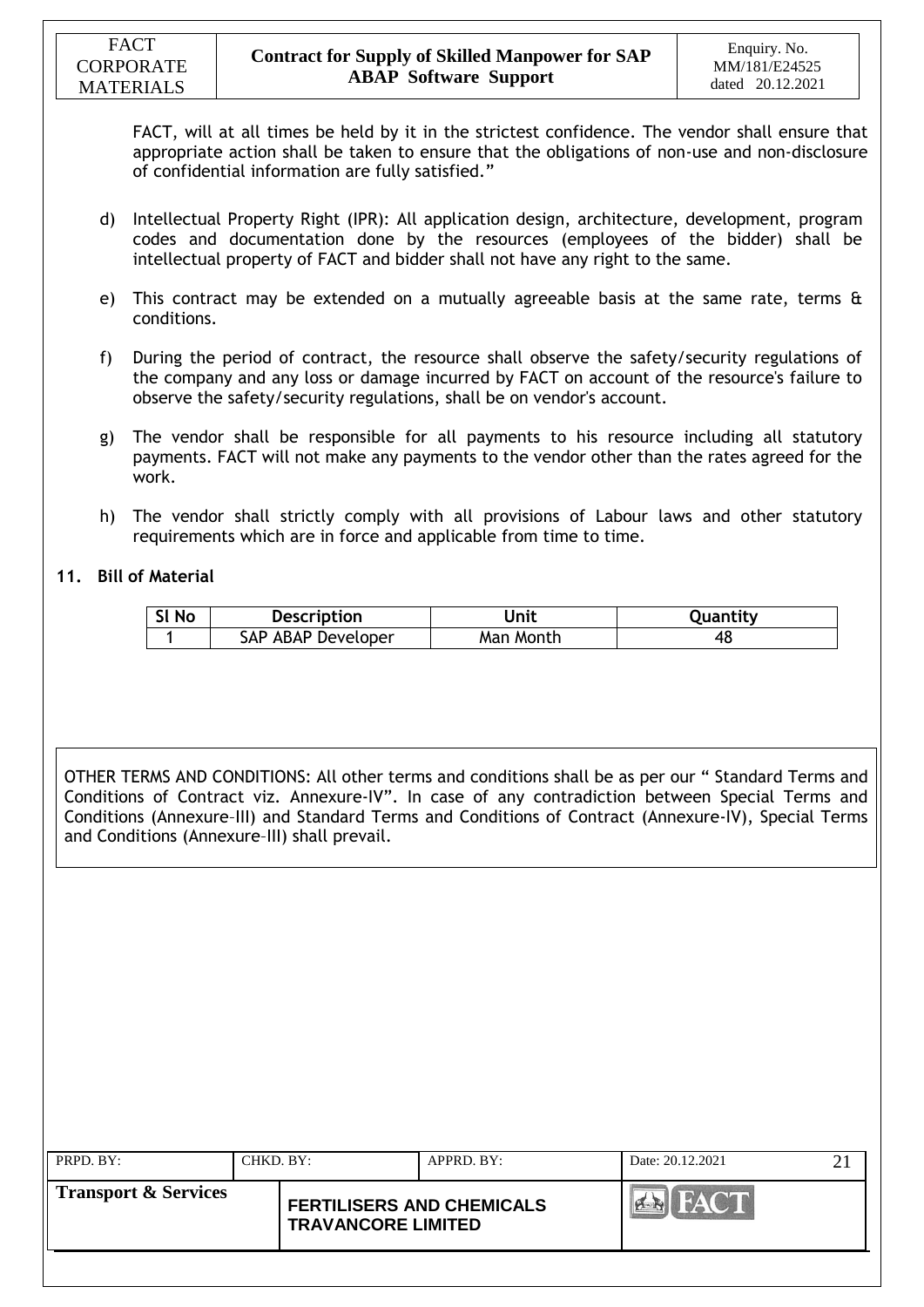### **ANNEXURE IV**

### **STANDARD TERMS AND CONDITIONS OF CONTRACT**

### **00. CONTENTS :**

- 01. GENERAL:
- 02. SECURITY DEPOSIT:
- 03. RATES:
- 04. PAYMENT:
- 05. QUANTITY:
- 06. CONTINUITY OF WORK:
- 07. RESPONSIBILITY FOR MATERIAL:
- 08. SECURITY & SAFETY REGULATIONS:
- 09. STATUTORY OBLIGATIONS:
- 10. CONTRACTOR's WORKMEN:
- 11. DEFAULT:
- 12. TERMINATION:
- 13. FORCE MAJEURE:
- 14. ASSIGNMENT:
- 15. APPLICABLE LAW & SETTLEMENT OF BILLS:
- 16. ENVIRONMENT MANAGEMENT SYSTEM:
- 17. FRAUD PREVENTION POLICY OF FACT:
- 18. ENTIRETY OF CONTRACT:

#### *01. GENERAL:*

**"FACT"** shall mean the Fertilisers and Chemicals Travancore Limited, with registered office at Udyogamandal and its operating Divisions at Udyogamandal and Ambalamedu.

**"Contractor"** shall mean the firm/company/individual, who has been awarded the work order (Contract) against their bid in response to the enquiry issued by FACT.

The Contractor shall return to FACT the duplicate copy of the work order with terms and conditions duly acknowledged and signed in confirmation of having accepted the order as per terms and conditions mentioned.

The Contractor shall execute within 15days from the date of receipt of FACT's Letter of Intent, an agreement in stamp paper in the form prescribed by FACT and shall bear all expenses incidental thereto.

The contract once awarded will not imply that the Contractor has exclusive right for the particular job.

The Contractor is deemed to have carefully examined and satisfied himself on the nature and extent of work to be executed and no claims for any extra payment shall be admissible under any circumstances.

FACT shall not in any way be responsible to the Contractor for payment of compensation for hold up of work, if any, due to any situation beyond the control of FACT.

#### *02. SECURITY DEPOSIT :*

The contractor) shall remit interest free Security Deposit (SD) equivalent to **three percent (3%) of the total contract value** by DD/NEFT/RTGS or by Bank Guarantee issued by a Nationalised / Scheduled Bank as per the Proforma prescribed within 15 days of issue of award of Letter Of Intent or contract, whichever is earlier. The Bank Guarantee shall be valid till the expiry of the contract with a claim period of six months thereafter.

The EMD (if applicable) remitted by the Contractor can be adjusted towards security deposit, if so desired by him. Such EMD shall be returned only on remittance of requisite Security Deposit. The Security Deposit shall not be released until the work as per the Contract is satisfactorily completed and accepted and final

| <b>Transport &amp; Services</b>                               |  |
|---------------------------------------------------------------|--|
| <b>FERTILISERS AND CHEMICALS</b><br><b>TRAVANCORE LIMITED</b> |  |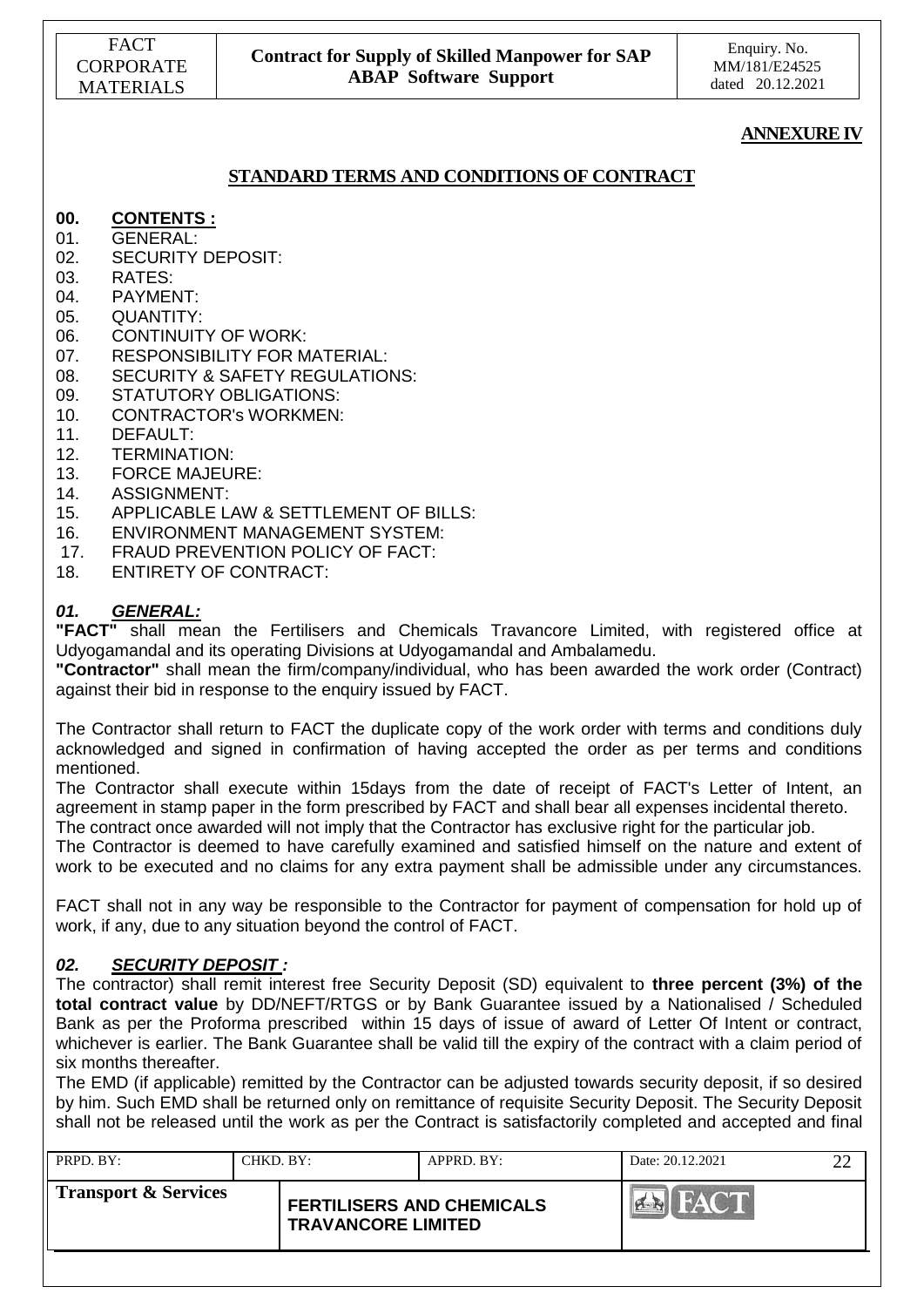bills paid. Any amount due from the Contractor to FACT shall be deducted from the Security Deposit without prejudice to FACT's right to claim balance amount, if any, from the Contractor.

The violation of any of the terms and conditions of Contract by the Contractor shall be liable to forfeiture of the Security Deposit and disqualification from further work with FACT without prejudice to FACT's right to avail other remedies.

## *03. RATES:*

The rates shall be inclusive of all incidental and other charges excluding GST which may have to be incurred by the Contractor in execution of the work as per this contract. The rates shall be firm for the period of contract.

Rate revision on account of changes in the price of High Speed Diesel (HSD) oil shall be effected only if specified in the Special Terms and conditions.

## *04***.** *PAYMENT* **:**

Payment shall be effected, on presentation of the bills to the Chief Manager(Fin)-Bills duly certified by the authorised person specified in the special conditions attached. Final settlement of contractors bill shall be made after deduction of (1) amounts due from them to FACT on account of shortage / damages / loss to the goods entrusted to them, (2) statutory levies such as PF liability, Income Tax, TDS on GST etc. if any and (3) any other amount due from the contractor for any other reason. If the amount due from the contractor is more than the amount due to the contractor, the contractor shall arrange to pay FACT the difference without delay.

## *05 QUANTITY :*

Quantity given in the contract is only an approximate indication and FACT does not guarantee the total quantity to be transported. FACT reserves the right to reduce or increase the quantity at any time without assigning any reason whatsoever and does not give any guarantee regarding the quantity. The Contractor has no right to claim loss / loss of profit on account of reduction in revenue arising out of variation in quantity made available for transport.

### *06. CONTINUITY OF WORK :*

The contract shall not mean continuity of work for the Contractor. The Contractor shall contact the authorised representatives of FACT for obtaining instructions. The instructions given over telephone have also to be complied with.

### *07. RESPONSIBILITY FOR MATERIAL:*

The Contractor shall be responsible for the material entrusted to him and shall compensate FACT for any shortage or damage while the goods are in his custody.

### *08. SECURITY & SAFETY REGULATIONS :*

The Contractor shall strictly observe the Security and Safety Regulations of FACT. Any loss or damage incurred by FACT, on account of the neglect or failure of the Contractor or the Contractor's employees, representatives including the crew of the vehicles/tankers to observe the security and safety regulations shall be to the Contractor's account.

Smoking and carrying smoking material (including matches) inside FACT premises is prohibited due to safety reasons and the Contractor shall ensure that his employees, representatives and crew comply with this.

Any damage caused to any of FACT's buildings, equipment, vehicles, crafts etc. and that of any other contractor/s due to the negligence of the Contractor, his employees, his representatives and crew shall be to the account of the Contractor and FACT shall be indemnified and compensated in all such respects by the Contractor.

| All precautions in transporting and handling whether stipulated or not shall be adhered to by the |  |               |  |                  |  |    |  |                |  |  |  |
|---------------------------------------------------------------------------------------------------|--|---------------|--|------------------|--|----|--|----------------|--|--|--|
| CHKD. BY:<br>PRPD. BY:                                                                            |  | $APPRD$ . BY: |  | Date: 20.12.2021 |  | 23 |  |                |  |  |  |
| <b>Transport &amp; Services</b><br><b>FERTILISERS AND CHEMICALS</b><br><b>TRAVANCORE LIMITED</b>  |  |               |  |                  |  |    |  | <b>EN FACT</b> |  |  |  |
|                                                                                                   |  |               |  |                  |  |    |  |                |  |  |  |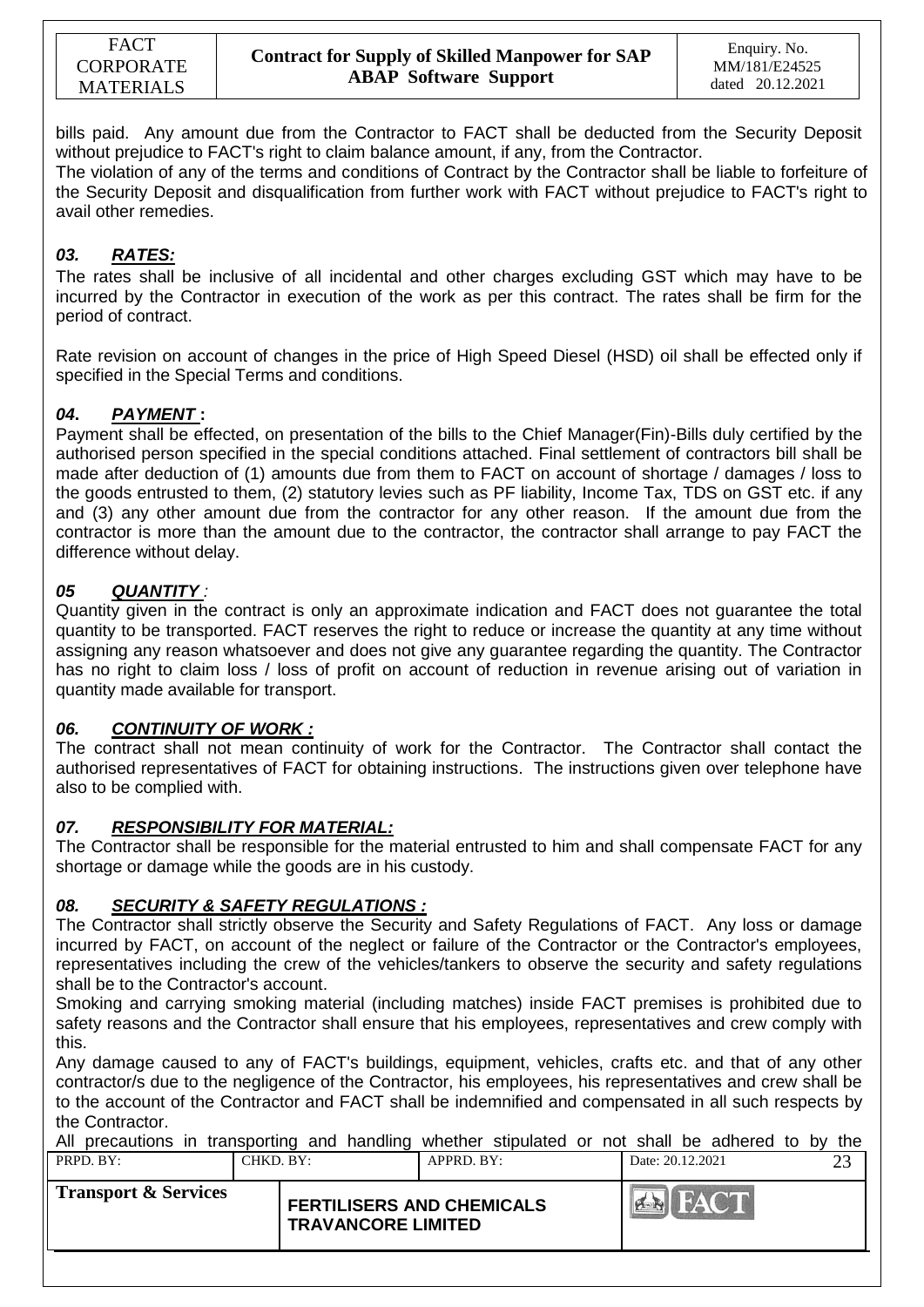Contractor. The Contractor shall exercise care, diligence and promptness in the work and adhere to transport Rules and regulations, statutory obligations and all other Rules and Laws that have a bearing on the work. Any damages/shortages/penalties or any action legal or otherwise arising out of the Contractor's delay or failure or negligence or breach of statutory obligations shall be to the Contractor's account. If any loss/expenditure arising from the breach thereof is not met satisfactorily by the Contractor, FACT reserves the right to withhold payment of bills/Security Deposit and discharge the obligations of the Contractor without prejudice to FACT claiming from the Contractor full value of damages/compensation. The account rendered by FACT in this connection shall be treated as final.

The vehicles/tankers, if any, employed during the course of the execution of the Contract, shall have valid permits for carrying out the intended task.

Due safety requirements in handling and transporting hazardous chemicals like liquid Sulphuric Acid, Sulphuric Acid etc. filled in tankers, as provided vide Motor Vehicles Act 1988 and the Central Motor Vehicle Rules 1989 and regulations formulated from time to time by the proper authority, shall be adhered to by the Contractor at his own expense. The vehicles shall be legibly and conspicuously marked with an emergency information panel, as applicable, in each of the three places as per Rule 134 of the Central Motor Vehicle Rules 1989. Further any person driving the vehicle employed in the work as per the Contract shall have the ability to read and write at least one Indian language as per rule 9 of the Central Motor Vehicle Rules 1989 and Rules 4 of the Central Motor Vehicles (amended) Rules 1993.

The vehicles shall be equipped with all the necessary safety appliances/equipment for emergency and rescue purpose as stipulated in Motor Vehicles Act 1988 and rules thereto.

## *09. STATUTORY OBLIGATIONS*

The Contractor shall comply with the requirements of all Local, State and Central Govt. Acts, Rules Regulations, By-Laws, Orders etc, in force from time to time and in particular Indian Factories Act, Workmen's Compensations Act, Contract Labour (regulations and abolition) Act 1970, Minimum Wages Act 1936, The Mines Act 1952, The Explosives Act 1884 and all other relevant Acts and Laws as amended from time to time in so far as they are or may be applicable to the execution of works as per this contract.

The Contractor shall obtain at his cost all permits, license and other authorisation, as required for his work, from Govt. authorities. The Contractor shall maintain proper records & registers as required by the concerned statutes and submit them to FACT as and when required.

Proper records of payment of wages to workers/labourers/crew etc. engaged in the work shall be maintained by the Contractor and produced for inspection when required by FACT.

The Contractor shall be responsible for all payments to his workmen including Employees State Insurance and Provident Fund benefits etc., if any, i.e. FACT shall not make any payments to the Contractor other than the rates agreed for the work. All extra payments, if any, to be made to the Contractor's workmen during the course of contract period shall be borne entirely by the Contractor.

In case the Contractor fails to discharge his statutory obligations leading to a situation wherein FACT is to incur any expenditure/loss in their capacity as the Principal Employer such expenditure/loss shall be realised from the Contractor.

### *10. CONTRACTOR's WORKMEN*

FACT shall have no dealing with the Contractor's workmen or their Union. FACT reserves the right to debar any of the contractor"s employees/workmen/crew from entering FACT premises for whatever reason FACT deems fit.

## *11. DEFAULT:*

In the event of failure on the part of the Contractor to execute the Contract to FACT's satisfaction, FACT may, at their option, either recover from the Contractor liquidated damages as prescribed in the "Special Conditions", if any, or at the risk and cost of the Contractor and without prejudice to FACT's other rights as per the Contract, terminate the Contract wholly or partially and carry out the work through other contractors or by themselves.

| <b>Transport &amp; Services</b><br><b>FERTILISERS AND CHEMICALS</b><br><b>TRAVANCORE LIMITED</b> | PRPD. BY: | CHKD. BY: | APPRD. BY: | Date: 20.12.2021 | 24 |
|--------------------------------------------------------------------------------------------------|-----------|-----------|------------|------------------|----|
|                                                                                                  |           |           |            |                  |    |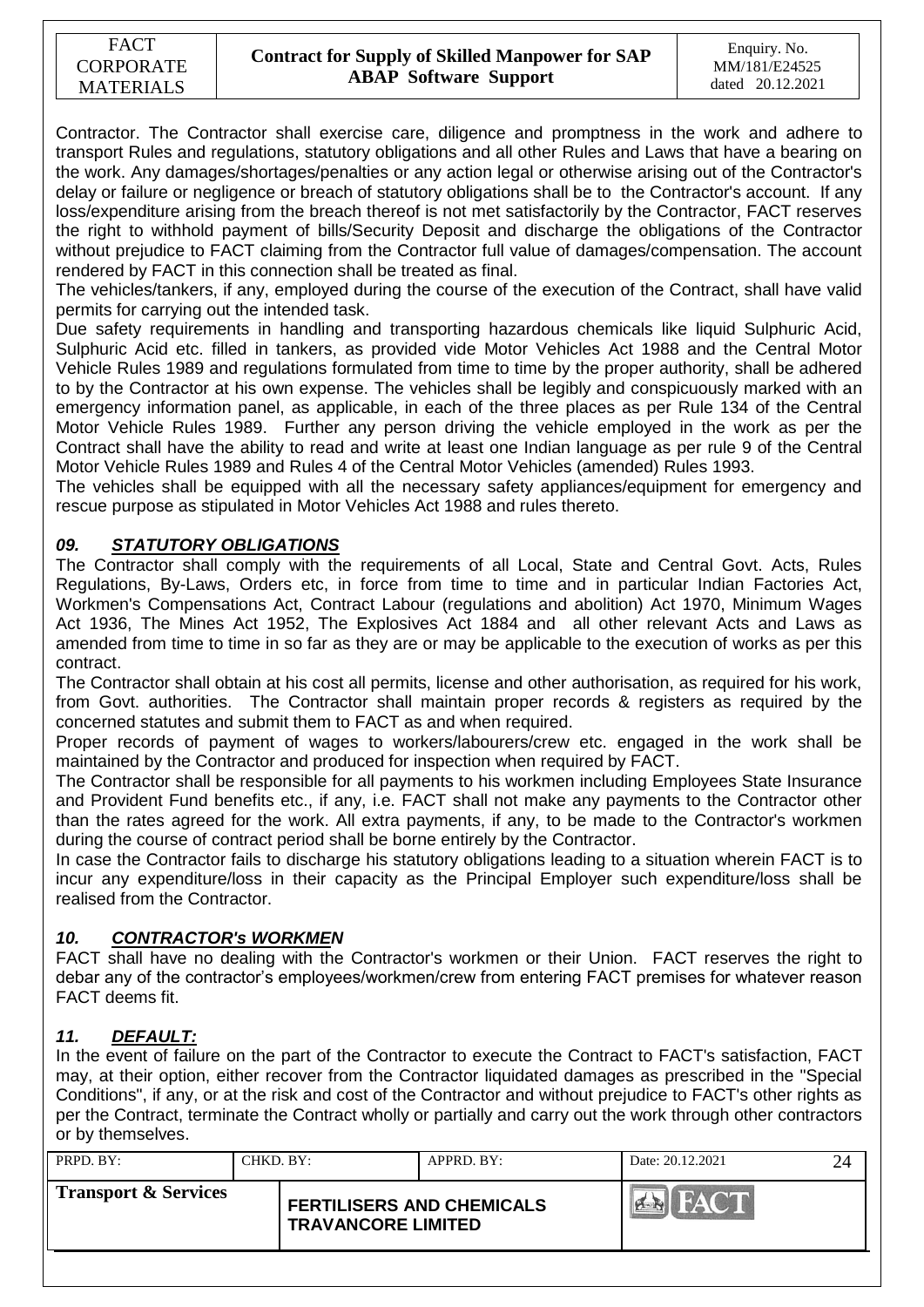## *12. TERMINATION :*

If any work entrusted with other contractors by FACT is obstructed by, interfered with or caused to be interfered with by the Contractor, his employees, his representatives or crew, the contract shall be terminated without notice and the remaining work for the unexpired portion of the contract arranged by FACT through others at the Contractor's risk and cost.

The contract can be terminated by FACT with one month's notice at any time during the pendency of the contract.

### *13. FORCE MAJEURE:*

Neither the Contractor nor FACT shall be considered in default in the performance of their obligations under the Work Order so long as the performance is prevented or delayed because of Force Majeure conditions like war or hostilities, riots or civil commotion, earth quake, flood or tempest, drought, accident, fire or explosion, labour strike or lock-out or Act-of-God or because of any law and order proclamation, regulation or ordinance of Government or subdivision there of and situation arising out of our plant break downs. Notice of a Force Majeure situation shall be given by the affected party to the other party with in one week of its occurrence. Should such a delay be for more than three months, FACT shall have the right to cancel the Work Order at no charge to FACT and FACT shall be entitled to reimbursement of any amount due from the Contractor.

## *14. ASSIGNMENT :*

The Contractor shall not assign, transfer or sub-let this work order without the prior written approval of FACT.

## *15. APPLICABLE LAW & SETTLEMENT OF DISPUTES:*

This contract shall be subject to and shall in all respects be governed by Indian law.

If any dispute arises out of or relating to or in connection with this contract, between the contractor and the owner/FACT, the same shall be amicably settled through mutual discussions, failing which, the unresolved dispute (s) shall be referred to arbitration in accordance with the provisions of the Arbitration and Conciliation Act, 1996, as amended from time to time and number of Arbitrator shall be one. The Venue of the Arbitration shall be at Ernakulam and the proceeding shall be in English.

Any legal proceedings relating to or in connection with this contract shall be limited to the exclusive jurisdiction of the High Court of Kerala.

### *16. ENVIRONMENT MANAGEMENT SYSTEM :*

FACT is a company having Environmental Management System according to ISO 14001 standard. The Contractor shall ensure that none of their activities cause damage to the environment.

### *17. FRAUD PREVENTION POLICY OF FACT:*

FACT a Central Public Sector Undertaking (PSU) follows Corporate Governance principles proactively and has formulated a Fraud Prevention Policy. Details of Fraud Prevention Policy of FACT-2012 can be viewed in FACT"s Website *[www.fact.co.in](http://www.fact.co.in/)*. Contractors shall make themselves aware and also ensure compliance of the same.

### *18. ENTIRETY OF CONTRACT :*

All of the terms agreed to between the Contractor and FACT are included in the Work Order and no other communication, written, oral, or implied shall be considered to be included in the Work Order or form part of the Work Order, unless specifically agreed to in writing by FACT.

| PRPD. BY:                       | CHKD, BY: |                                                               | APPRD. BY: | Date: 20.12.2021 |  |
|---------------------------------|-----------|---------------------------------------------------------------|------------|------------------|--|
| <b>Transport &amp; Services</b> |           | <b>FERTILISERS AND CHEMICALS</b><br><b>TRAVANCORE LIMITED</b> |            |                  |  |
|                                 |           |                                                               |            |                  |  |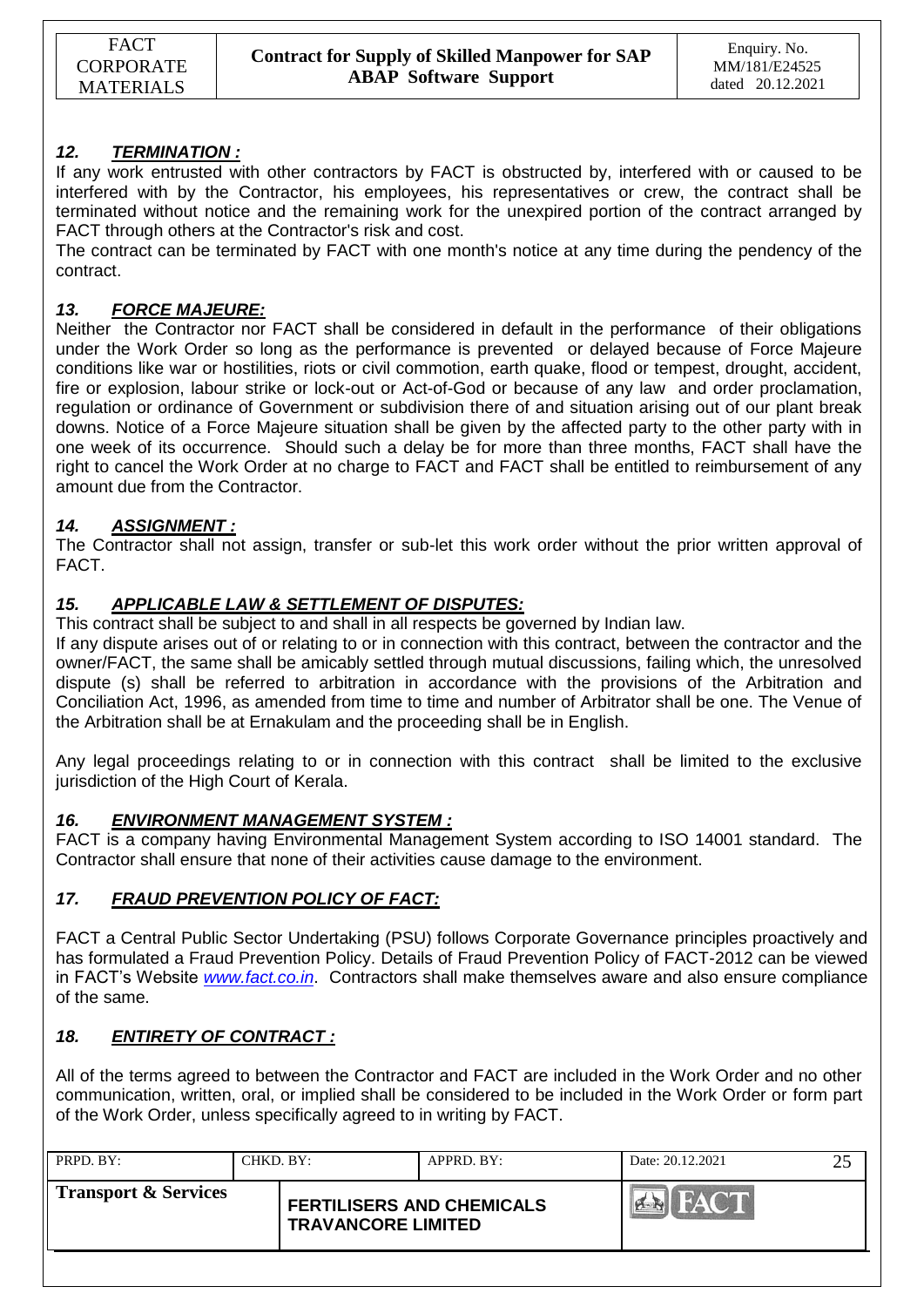## **ANNEXURE-V**

## **COMPLIANCE STATEMENT**

We state that our offer against tender No: MM/ 181/E24525 dated 20.12.2021 is in full compliance with the documents issued against the Enquiry No: MM/181/E24525 dated 20.12.2021 and we have read and understood the Notice Inviting Tender, Scope of Work, Instructions to Bidders and Terms and conditions of Contract attached with this enquiry referred above and hereby confirm our acceptance to the same.

Name of bidder: Signature of the Bidder:

Place: Date: (Seal)

| PRPD. BY:                       | CHKD. BY: |                                                               | APPRD. BY: | Date: 20.12.2021 |  |
|---------------------------------|-----------|---------------------------------------------------------------|------------|------------------|--|
| <b>Transport &amp; Services</b> |           | <b>FERTILISERS AND CHEMICALS</b><br><b>TRAVANCORE LIMITED</b> |            | <b>FACT</b>      |  |
|                                 |           |                                                               |            |                  |  |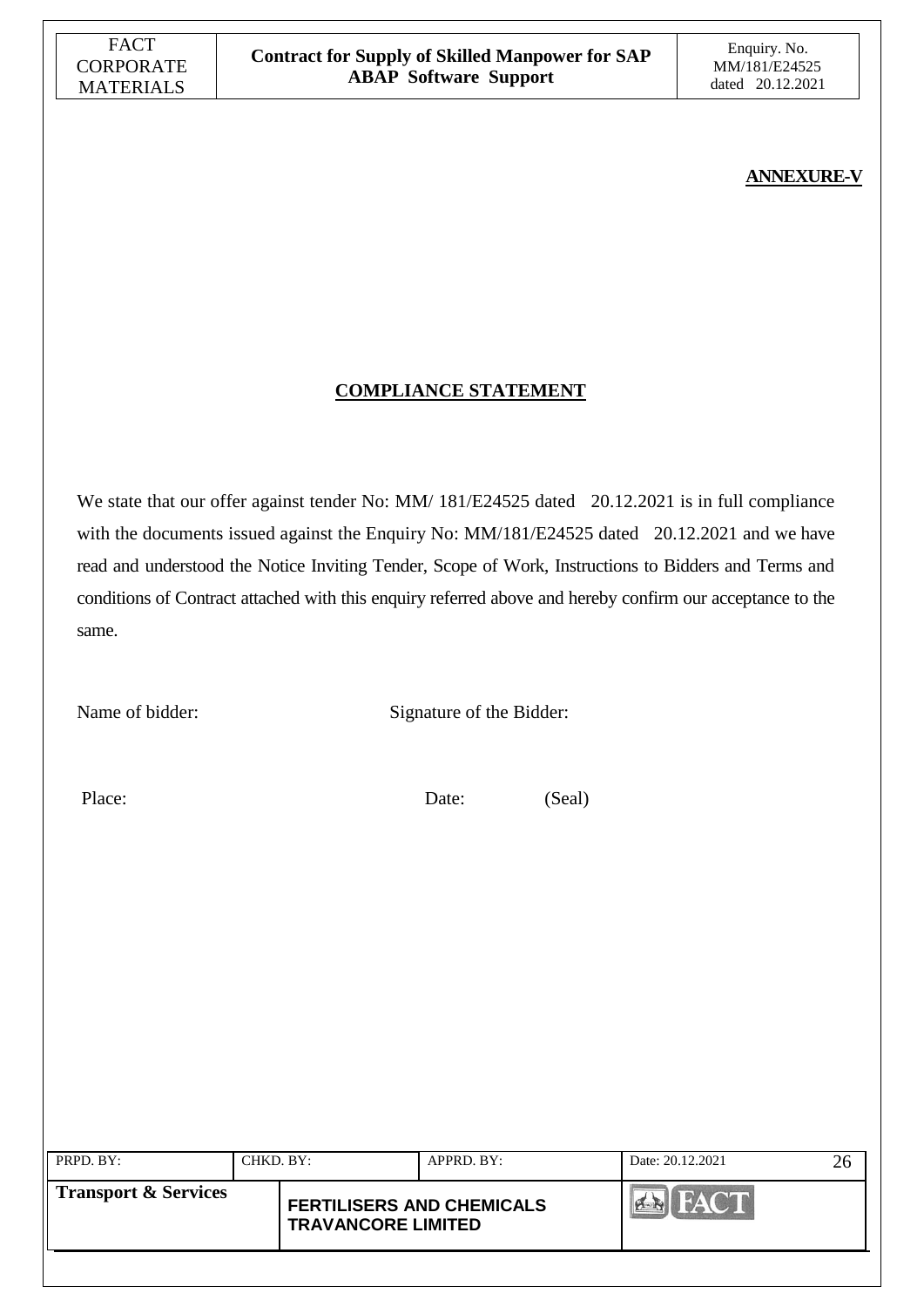| <b>FACT</b>      |
|------------------|
| CORPORATE        |
| <b>MATERIALS</b> |

#### **ANNEXURE –VI**

### **UNPRICED COPY OF PRICE BID** (Please do not fill in Rates in this Price Bid format. **Kindly indicate "Quoted" in the column provided)**

From To

ASST. GEN. MANAGER [MATERIALS]-T&S, MATERIALS DEPT, FACT LTD., FACT PD ADMINISTRATIVE BUILDING, UDYOGAMANDAL 683 501

| Item Description                                                                                                                                                                                                                                                     | Estimated<br>quantity for<br>2 years | Rate (In Rs.)<br>Cost per man-<br>month, (One<br>person for one<br>month) (In<br>INR) | Total cost<br>for 48 man-<br>months,<br>(Two<br>persons per<br>month for<br>24 months)<br>(In INR) | Indicate<br>"Quoted" |
|----------------------------------------------------------------------------------------------------------------------------------------------------------------------------------------------------------------------------------------------------------------------|--------------------------------------|---------------------------------------------------------------------------------------|----------------------------------------------------------------------------------------------------|----------------------|
| Cost for deputation of two<br>numbers of skilled manpower<br>for a period of 24 months<br>(Programmer manpower for<br><b>SAP ABAP Software</b><br>development and support in<br>FACT as detailed in Annexure<br><b>III: Special Terms and</b><br><b>Conditions</b> ) | 48 (Man<br>month)                    |                                                                                       |                                                                                                    |                      |

GST if applicable, will be payable extra by FACT as per statutory notification.

I/We have read and understood the Notice Inviting Tender, Instructions to Bidders and the Terms and Conditions of the enquiry and confirm our acceptance to the same.

Signature of the Bidder

Place Date

(Office seal)

| $\blacksquare$ PRPD. BY: | CHKD. BY: |                                                               | $APPRD$ . BY: | Date: 20.12.2021 |  |
|--------------------------|-----------|---------------------------------------------------------------|---------------|------------------|--|
| Transport & Services     |           | <b>FERTILISERS AND CHEMICALS</b><br><b>TRAVANCORE LIMITED</b> |               | FACT             |  |
|                          |           |                                                               |               |                  |  |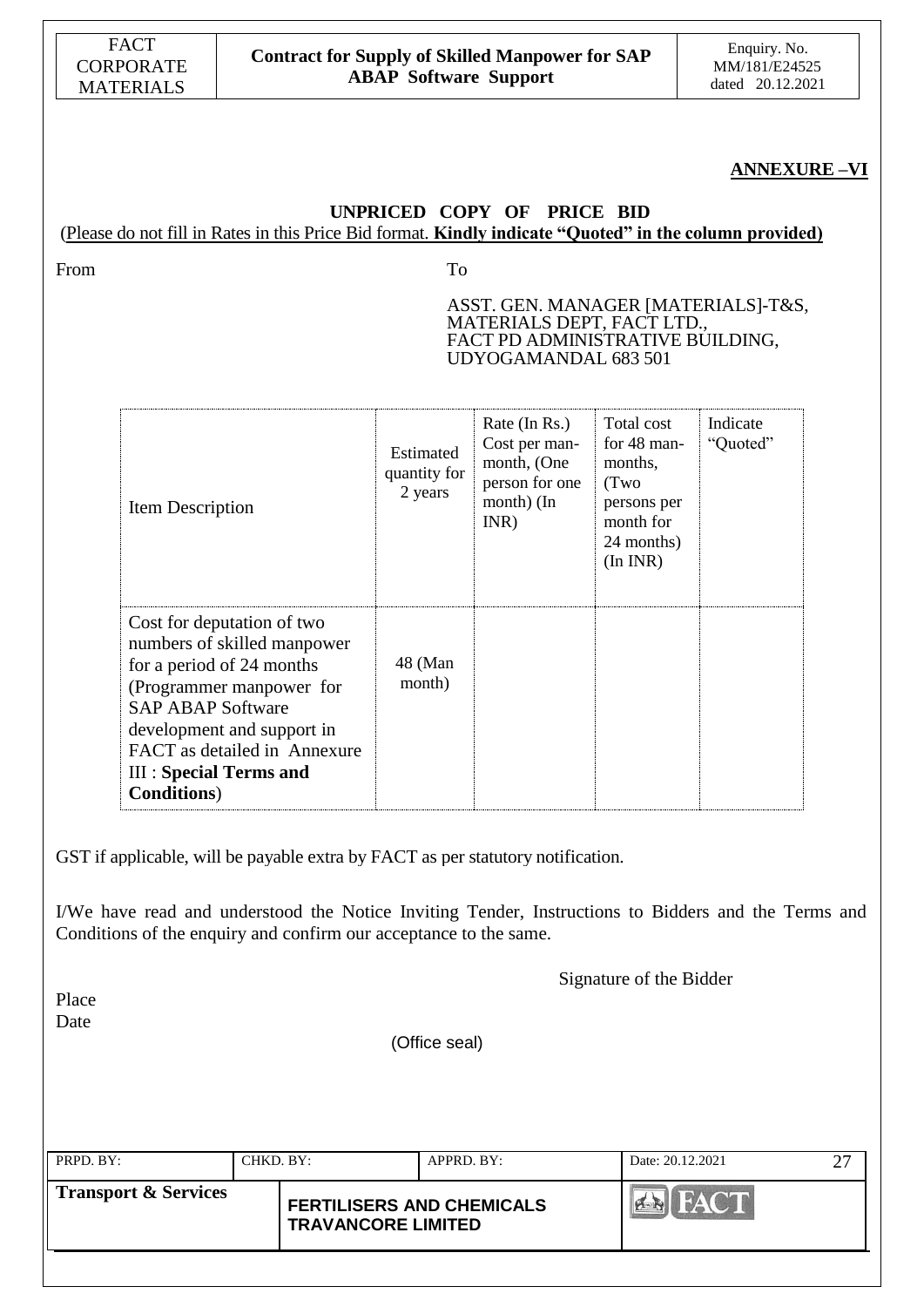## **ANNEXURE –VII**

# **P R I C E B I D (PART-B)**

Please visit **[https://eprocure.gov.in](https://eprocure.gov.in/)** and search using the tender ID under FACT Tenders to see the Price Bid (BOQ- EXCEL SHEET).

| PRPD. BY:                       | CHKD. BY: |                                                               | $APPRD$ . $BY$ : | Date: 20.12.2021 | 28 |
|---------------------------------|-----------|---------------------------------------------------------------|------------------|------------------|----|
| <b>Transport &amp; Services</b> |           | <b>FERTILISERS AND CHEMICALS</b><br><b>TRAVANCORE LIMITED</b> |                  |                  |    |
|                                 |           |                                                               |                  |                  |    |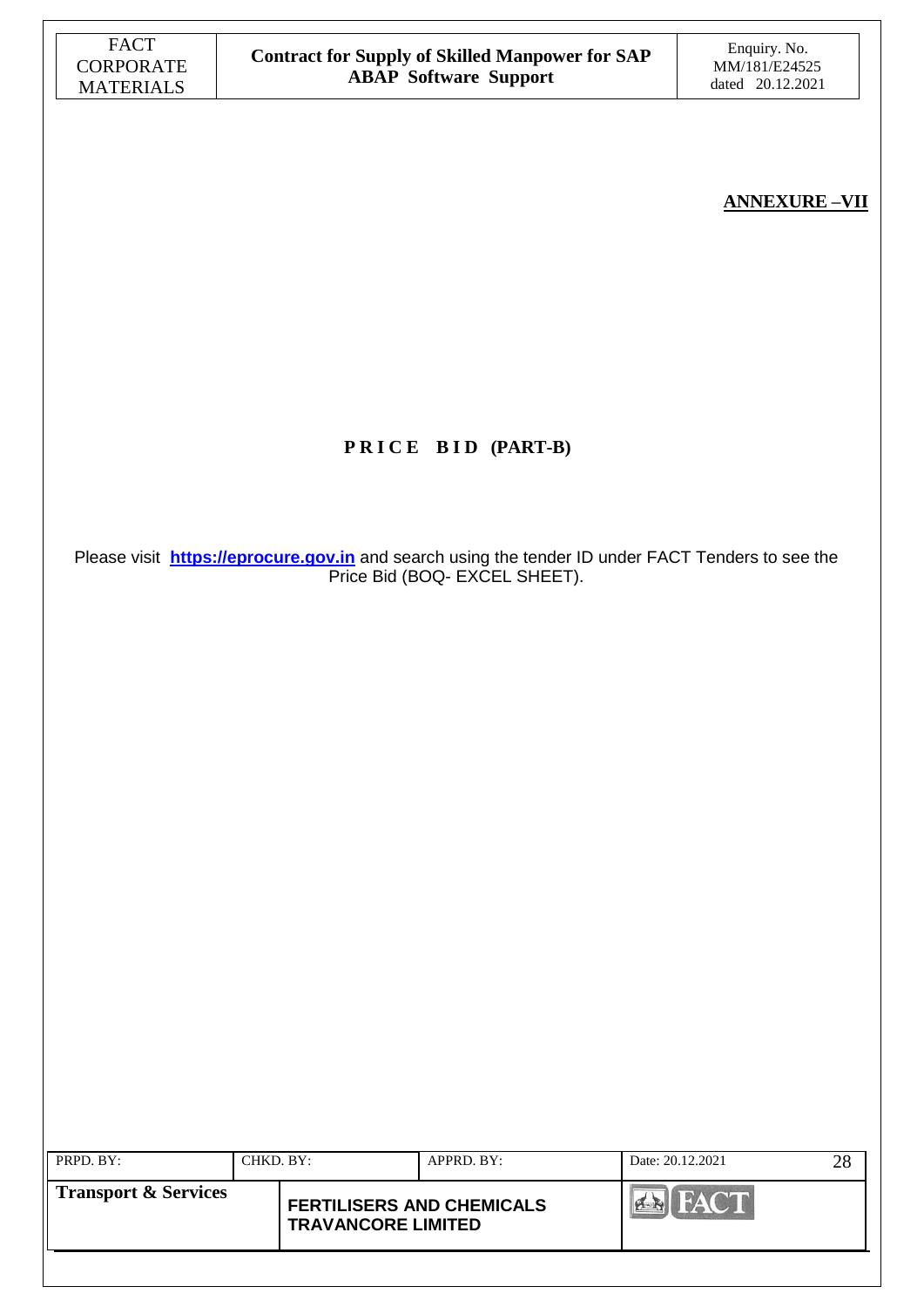| <b>FACT</b><br><b>CORPORATE</b>                                    |           |                                                     | <b>Contract for Supply of Skilled Manpower for SAP</b>                                                                                                                                                                                                                                                                                                                                                                                                              |                  | Enquiry. No.<br>MM/181/E24525 |
|--------------------------------------------------------------------|-----------|-----------------------------------------------------|---------------------------------------------------------------------------------------------------------------------------------------------------------------------------------------------------------------------------------------------------------------------------------------------------------------------------------------------------------------------------------------------------------------------------------------------------------------------|------------------|-------------------------------|
| <b>MATERIALS</b>                                                   |           |                                                     | <b>ABAP Software Support</b>                                                                                                                                                                                                                                                                                                                                                                                                                                        |                  | dated 20.12.2021              |
|                                                                    |           |                                                     |                                                                                                                                                                                                                                                                                                                                                                                                                                                                     |                  | <b>ANNEXURE-VIII</b>          |
|                                                                    |           |                                                     | <b>Bid-Security Declaration</b>                                                                                                                                                                                                                                                                                                                                                                                                                                     |                  |                               |
| To: AGM(Mat)T&S<br>FACT-PD Admin building-<br>UDYOGAMANDAL- 683501 |           |                                                     |                                                                                                                                                                                                                                                                                                                                                                                                                                                                     |                  |                               |
| Reference: (1) Enquiry No. ___________________________of FACT.     |           | (2) Our Bid No. __________________________ dt.      |                                                                                                                                                                                                                                                                                                                                                                                                                                                                     |                  |                               |
|                                                                    |           |                                                     |                                                                                                                                                                                                                                                                                                                                                                                                                                                                     |                  |                               |
| Security Declaration in lieu of Earnest Money Deposit.             |           |                                                     | I/We understand that, as per Clause of Tender/bid conditions, bids must be supported by a Bid                                                                                                                                                                                                                                                                                                                                                                       |                  |                               |
| to claim damages or any other legal recourse) if,                  |           |                                                     | I/We hereby accept that I/We may be disqualified from bidding for any contract with you for a period of<br>Three years from the date of disqualification as may be notified by you (without prejudice to FACT's rights                                                                                                                                                                                                                                              |                  |                               |
|                                                                    |           | terms and conditions and within the specified time. | 1) I am /We are in a breach of any of the obligations under the bid conditions,<br>2) I/We have withdrawn or unilaterally modified/amended/revised, my/our Bid during the bid validity<br>period specified in the form of Bid or extended period, if any.<br>3) On acceptance of our bid by FACT, I/we failed to deposit the prescribed Security Deposit or fails to<br>execute the agreement or fails to commence the execution of the work in accordance with the |                  |                               |
| Signature:                                                         |           |                                                     |                                                                                                                                                                                                                                                                                                                                                                                                                                                                     |                  |                               |
|                                                                    |           |                                                     | Name & designation of the authorized person signing the Bid-Securing Declaration Form:                                                                                                                                                                                                                                                                                                                                                                              |                  |                               |
| Bidder)                                                            |           |                                                     | Duly authorized to sign the bid for and on behalf of: _________________________(complete name of                                                                                                                                                                                                                                                                                                                                                                    |                  |                               |
|                                                                    |           |                                                     | Dated on ________________ day of ____________________ month, ________ year.                                                                                                                                                                                                                                                                                                                                                                                         |                  |                               |
|                                                                    |           |                                                     |                                                                                                                                                                                                                                                                                                                                                                                                                                                                     |                  |                               |
|                                                                    |           |                                                     |                                                                                                                                                                                                                                                                                                                                                                                                                                                                     |                  |                               |
|                                                                    |           |                                                     |                                                                                                                                                                                                                                                                                                                                                                                                                                                                     |                  |                               |
|                                                                    |           |                                                     |                                                                                                                                                                                                                                                                                                                                                                                                                                                                     |                  |                               |
| PRPD. BY:                                                          | CHKD. BY: |                                                     | APPRD. BY:                                                                                                                                                                                                                                                                                                                                                                                                                                                          | Date: 20.12.2021 | 29                            |
| <b>Transport &amp; Services</b>                                    |           | <b>TRAVANCORE LIMITED</b>                           | <b>FERTILISERS AND CHEMICALS</b>                                                                                                                                                                                                                                                                                                                                                                                                                                    | <b>EALLEAD</b>   |                               |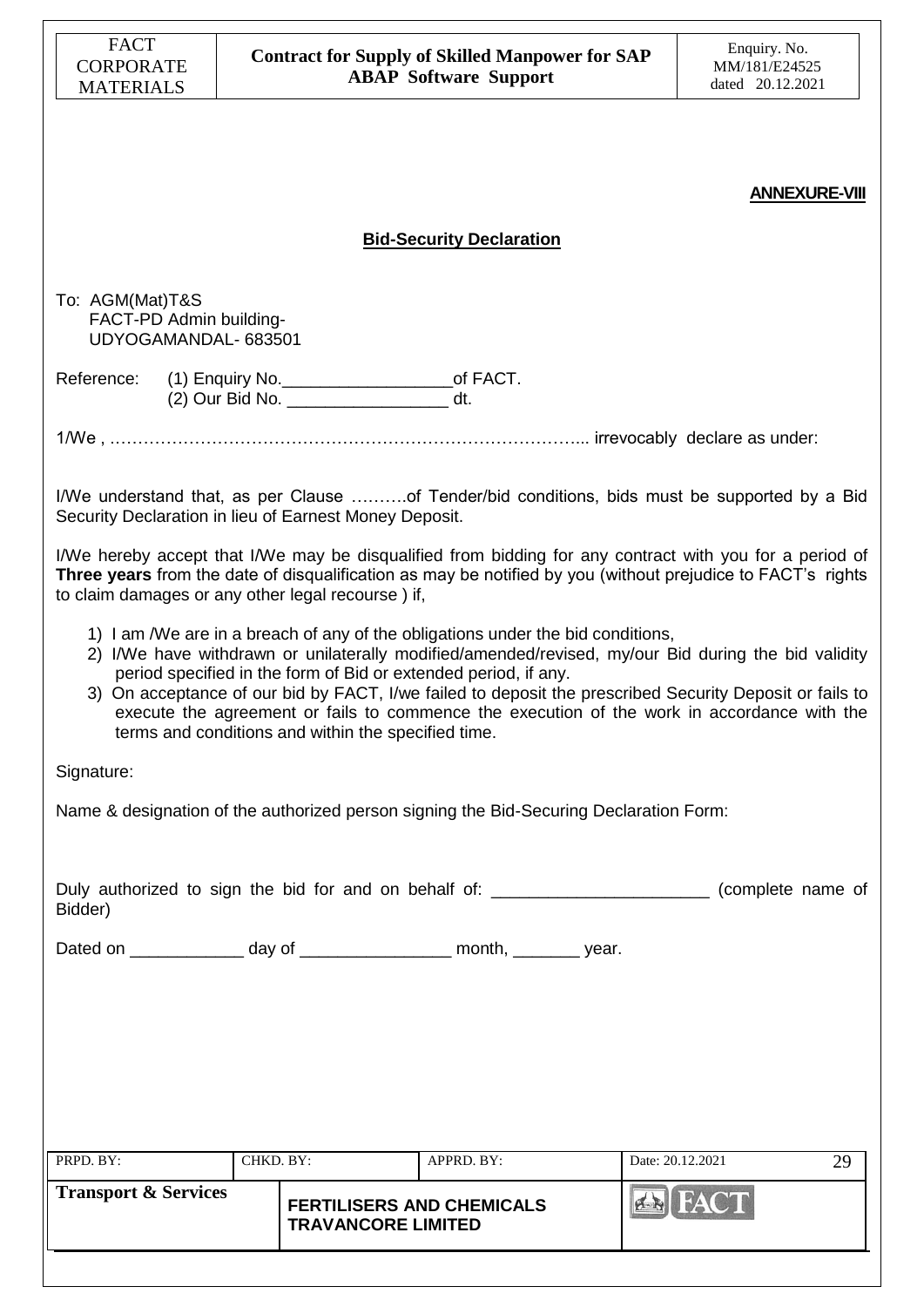

#### **ANNEXURE-IX**

#### **PROFORMA OF BANK GUARANTEE FOR FURNISHING SECURITY DEPOSIT** (TO BE OBTAINED FROM A INDIAN NATIONALISED/SCHEDULED BANK ON STAMP PAPER WORTH

Rs.500/-)

To

The Fertilisers and Chemicals Travancore Ltd., Udyogamandal, Cochin-683 501.

Whereas FACT, Udyogamandal P.O., Kerala (hereinafter called referred to as the Company) has placed a work order no. ............... dated ............ with M/S.........................(hereinafter called the Contractor) for the work of .......................and whereas it is one of the conditions of the said work order that the Contractor shall either remit a sum of Rs............... (Rupees.............................only) or furnish a Bank Guarantee for Rs............ (Rupees...........................only) as security deposit for the due fulfilment of the said work order by the said Contractor.

In consideration of the Company having agreed to accept a Bank Guarantee from us towards such security deposit in lieu of the cash deposit in accordance with the terms and conditions of the above work order, we................. The Bank (hereinafter referred to as the Bank) do hereby undertake to pay the Company merely on demand any sum or sums from time to time demanded by the Company up to a maximum of Rs.................... (Rupees.......................only) being the amount of the security deposit against any loss or damage caused to or suffered by or would be caused to or suffered by the Company by reason of any breach by the said Contractor of any of the terms and conditions contained in the said work order.

We, the said Bank, do hereby undertake to pay the amount so demanded by the Company without any demur merely on a demand from the Company stating that the amount claimed is due by way of loss or damage caused to or suffered or would be caused to or suffered by the Company by reason of breach by the said Contractor of any of the terms and conditions contained in the said contract. Any such demand made on the Bank shall be conclusive as regards the amount due and payable by the Bank under this guarantee.

We undertake to pay to the Company any money so demanded notwithstanding any dispute or disputes raised by the said Contractor in any suit or proceeding pending before any court or Tribunal relating thereto our liability under this present being absolute and unequivocal.

The payment so made by us under this Guarantee shall be a valid discharge of our liability for payment there under and the said Contractor shall have no claim against us for making such payment.

We.......................... further agree that the guarantee herein contained shall remain in full force and effect during the period that would be taken for the performance of the said contract and that it shall continue to be enforceable till all the dues of the Company under or by virtue of the said contract have been fully paid and its claim satisfied or discharged or till the Company certifies that the terms and conditions of the said contract have been fully and properly carried out by the said contractor and accordingly discharges this guarantee.

We............................. further agree with the said company that they shall have the fullest liberty without our consent and without affecting in any manner our obligations hereunder to vary any of the terms and conditions of the said contract or to extend time of performance by the said Contractor or to postpone for any time and from time to time any of the powers exercisable by it against the said Contractor and either to enforce or forebear from enforcing any of the terms and conditions governing the said contract or securities available to the Company and the said Bank shall not be released from its liability under these presents by any exercise by the Company of the liberty with reference to the matters aforesaid or by reason of time being given to the said Contractor or any other forbearance, act or omission on the part of the Company or any indulgence by the Company to the said Contractor or any other matter of thing whatsoever which under the law relating to sureties, but for this provision, have the effect of so relieving us.

| PRPD. BY:                                                                                        | CHKD. BY: |  | $APPRD$ . BY: | Date: 20.12.2021 | 30 |
|--------------------------------------------------------------------------------------------------|-----------|--|---------------|------------------|----|
| <b>Transport &amp; Services</b><br><b>FERTILISERS AND CHEMICALS</b><br><b>TRAVANCORE LIMITED</b> |           |  |               |                  |    |
|                                                                                                  |           |  |               |                  |    |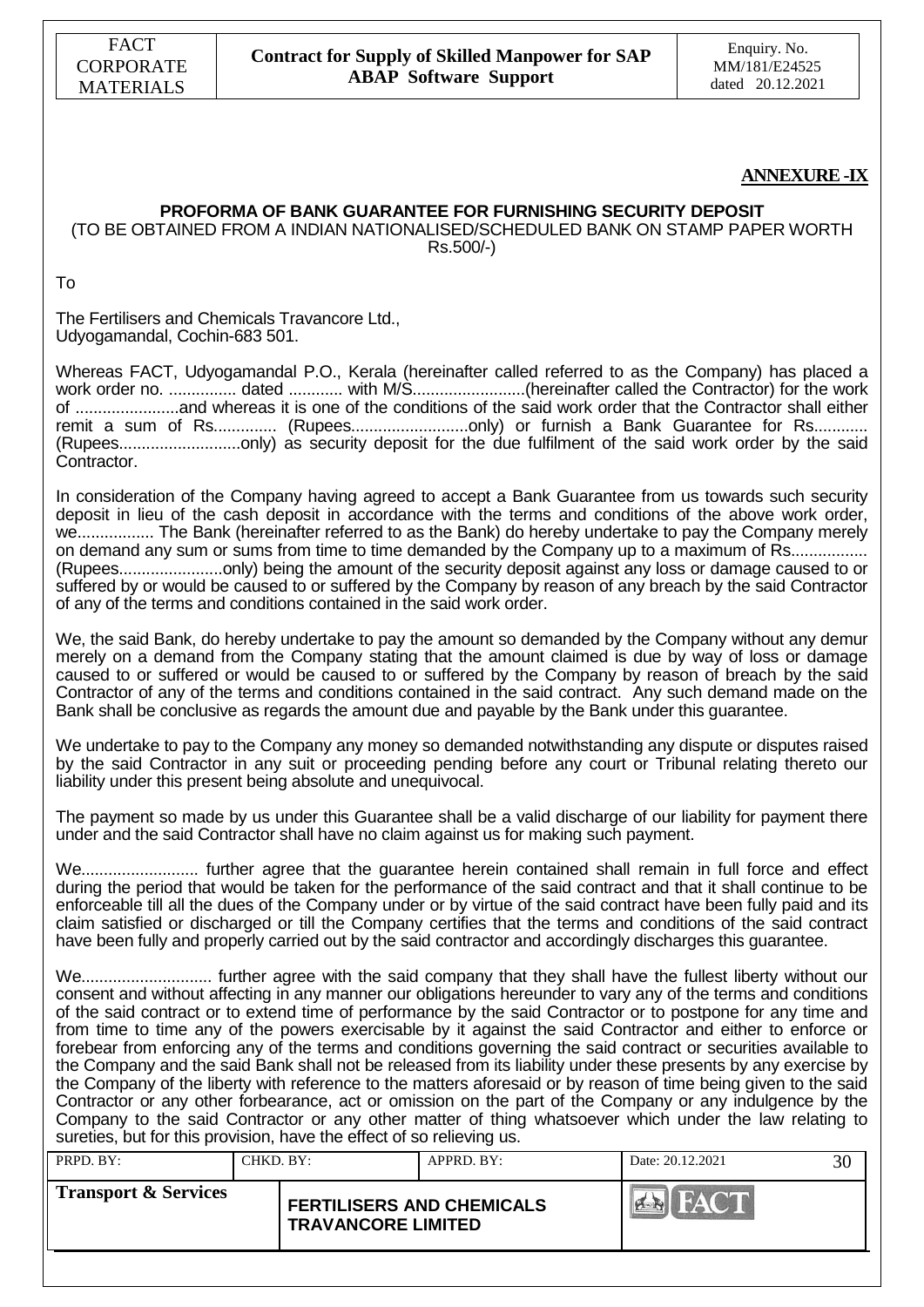This guarantee shall not be affected by any change in the constitution of the Bank or the Company or the said Contractor nor shall this guarantee be affected by any change in the constitution of the Company or the said Contractor by absorption with any other body or corporation and this guarantee shall be available to or enforceable by such body or corporation.

Our guarantee shall remain in force until................. Unless a claim or demand is made within six months after the expiry of the above date, all the Company"s rights under the guarantee shall be deemed as waived/forfeited and we shall be relieved and discharged from all liabilities there under. Notwithstanding anything contained hereinbefore, our liability under this guarantee shall be limited to an amount not exceeding Rs.................... (Rupees.............................. only).

Any notice by way of request, demand or otherwise hereunder may be sent by post to the Bank addressed as aforesaid and if sent by post, it shall be deemed to have been given at the time when it would be delivered in due course of post and in proving such notice when given by post, it shall be sufficient to prove that the envelope containing the notice was posted and certificate signed by an officer of the Company that the envelope was so posted shall be conclusive.

Disputes/differences, if any, relating to or arising out of this Bank Guarantee, shall be settled by courts having jurisdiction over Udyogamandal, in Kerala State, where the registered office of the company is situated and no other court shall have jurisdiction in the matter.

We........................................ Bank lastly undertakes not to revoke this guarantee during its currency except with the previous consent of the Company in writing.

Dated this..................... day of ................................Two thousand and Twenty One.

For (Name of Bank) :

Authorised Official :

Name

Designation

Place:

Full address of the Branch issuing this guarantee:

|                                 | CHKD. BY:                                                     | APPRD. BY: | Date: 20.12.2021 |  |
|---------------------------------|---------------------------------------------------------------|------------|------------------|--|
| <b>Transport &amp; Services</b> | <b>FERTILISERS AND CHEMICALS</b><br><b>TRAVANCORE LIMITED</b> |            |                  |  |